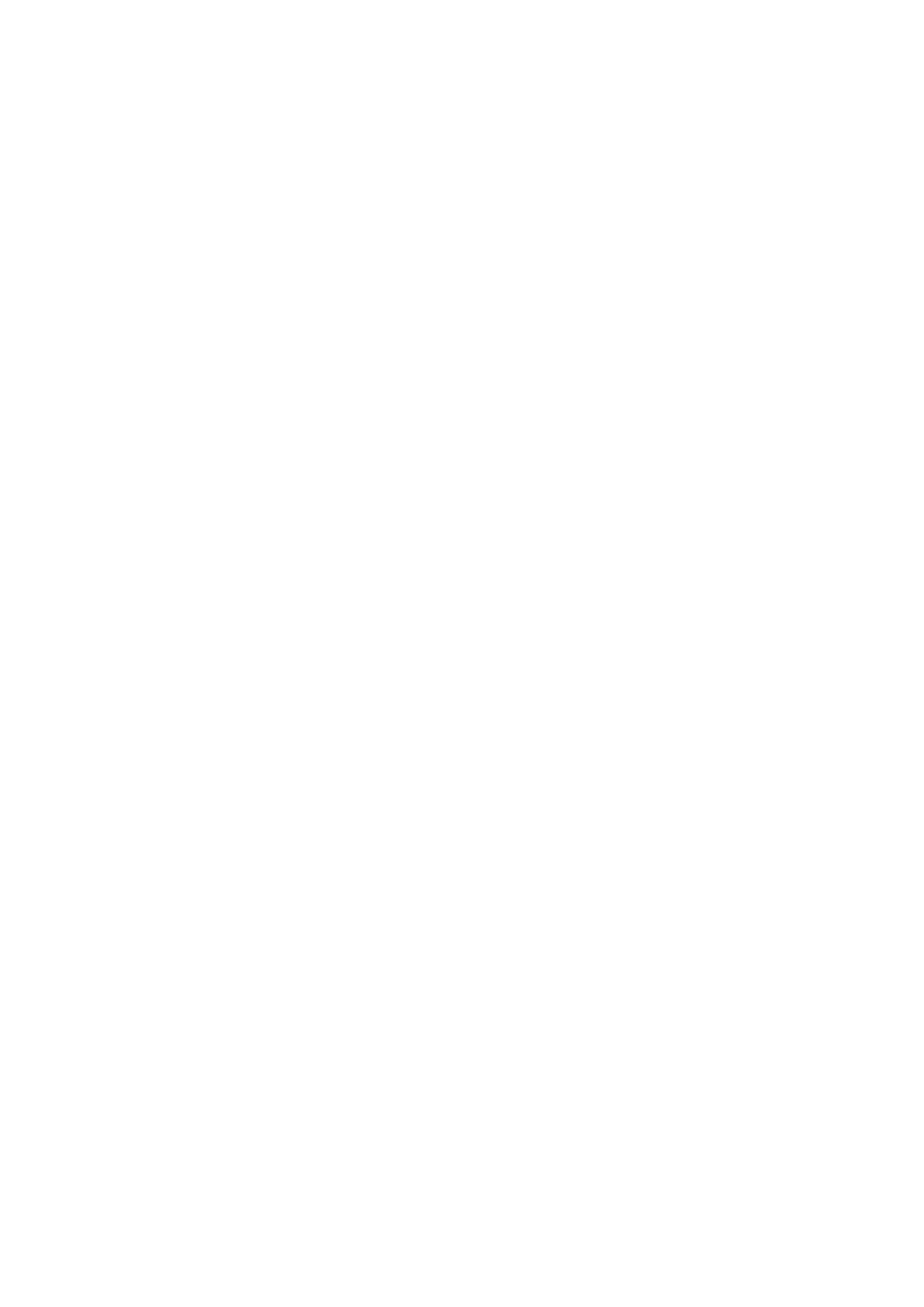# IRAQ HOUSEHOLD SOCIO-ECONOMIC SURVEY IHSES — 2007

# **TABULATION REPORT**







This publication is a joint product of the Central Organization for Statistics and Information Technology (COSIT) of Iraq, the Kurdistan Region Statistics Organization (KRSO), and the International Bank for Reconstruction and Development/The World Bank. The findings, interpretations, and conclusions expressed herein do not necessarily reflect the views of the Executive Directors of the World Bank or the governments they represent.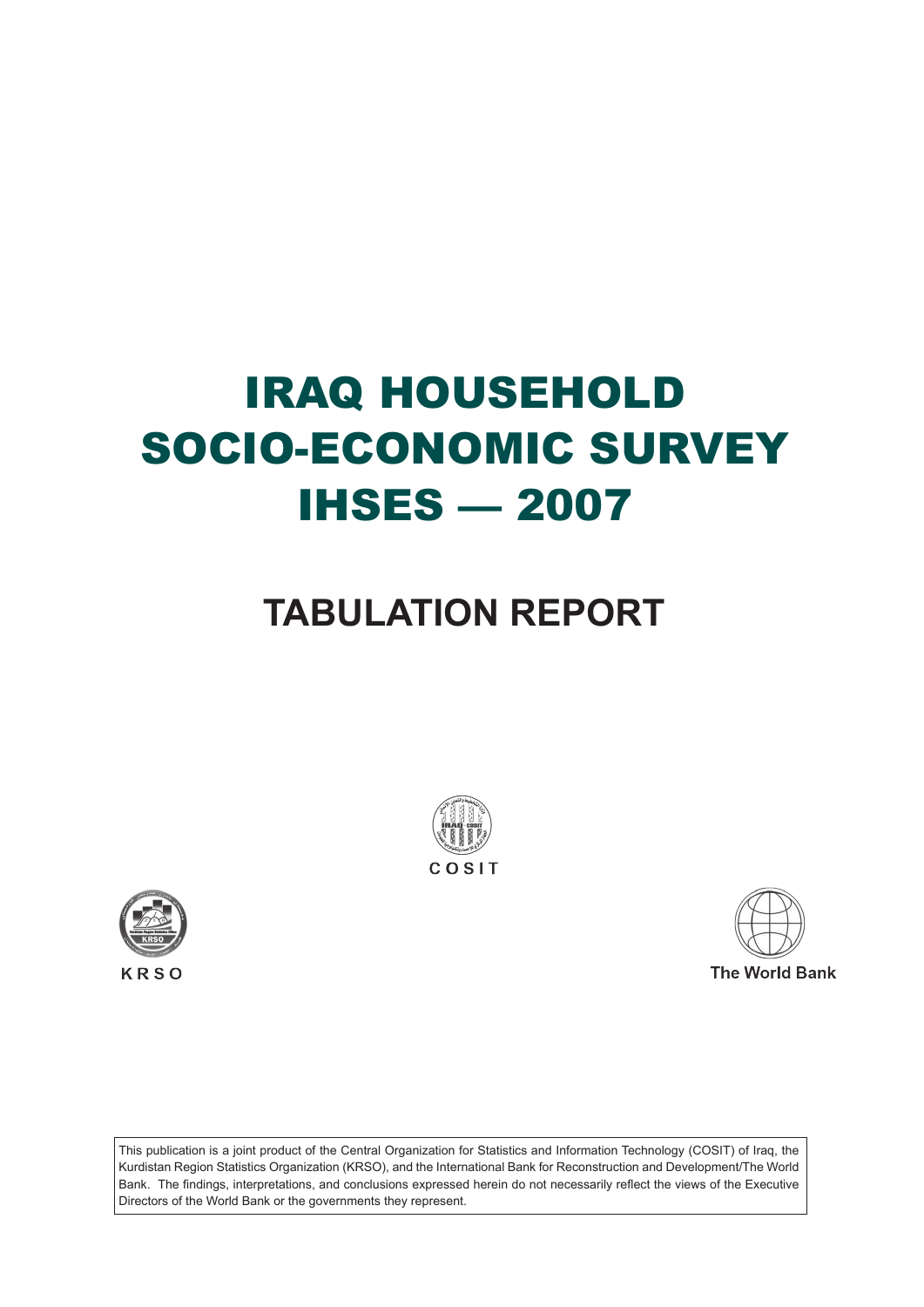© Copyright 2008 COSIT

All rights reserved Electronic copies of this publication can be downloaded at no charge from *www.cosit.gov.iq* and *www.worldbank.org/iq*

CDs are available at no charge from Department of Public Relations and Dissemination Central Organization for Statistics and Information Technology (COSIT) Elwiya, near Elwiya Communications Office Baghdad, Iraq

*Dedicated to the strength and the memory of*

# Louay Haqqi Rashid,

*Manager of the IHSES Operations Room.*

*His life, but not his spirit, was taken while managing this survey.*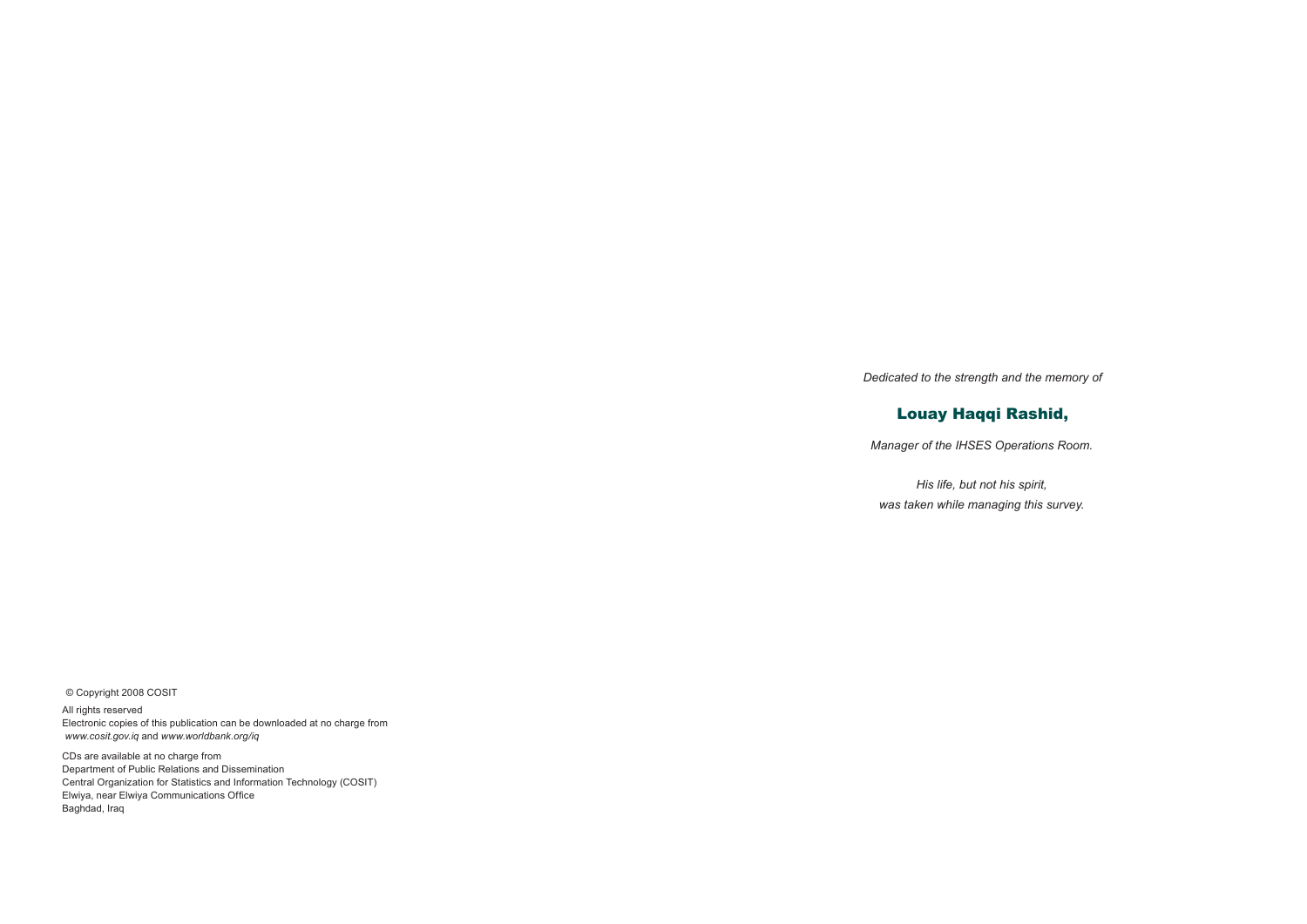# **TABLE OF CONTENTS**

# **Volume I: Objectives, Methodology, and Hightsa... Foreword by the Government of Iraq**................................................................................................. by Ali Ghalib Baban, Minister of Planning and Developm IHSES Core Team Poverty Reduction Strategy High Committee **Foreword by the World Bank**................................................................................................................ by Ritva Reinkka, Director, Middle East and North Africa The World Bank **Acknowledgements** ................................................................................................................................ by Dr. Mehdi Muhsin Al-Alak, Head of PRS High Commi by Dr. Jamal Rasul Mohammed Ameen, Head of KRSO **The IHSES Family**.................................................................................................................................... **Objectives, Methodology, and Highlights 1. Background** ....................................................................................................................................... **2. Objectives**.......................................................................................................................................... **3. Questionnaire**.................................................................................................................................... A. Preparation B. Pre-Test C. Pilot Survey D. Questionnaire Parts **4. Sample** ....... A. Design B. Sample Frame C. Primary Sampling Units and the Listing and Mapp D. Sampling Stages E. Sample Points, Trios, and Survey Waves F. Exceptional Measures G. Selection Probability and Sampling Weights H. Time-Use Sample I. Response Rates **5. Survey Team**...................................................................................................................................... **6. Fieldwork** ........................................................................................................................................... A. Field Visit Schedule B. Wave Timetable C. Training D. Decentralized Data Entry, Field Follow-Up, and Super **7. Data Editing and Processing** ........................................................................................................... A. Software Packages B. Stages of Data Processing **8. Organization and Use of Tabulation Report** ................................................................................... A. Organization of the Report B. A Cautionary Note on Price-Based Data and Use **9. Tabulation Highlights** .......................................................................................................................

# **TABULATION REPORT**

# **The Iraq Household Socio-Economic Survey 2007**

Volume I: Objectives, Methodology, and Highlights

Volume II: Data Tables

Volume III: Annexes

|                                                                 | 1        |
|-----------------------------------------------------------------|----------|
| nent Cooperation                                                | 2        |
| a Social and Economic Development,                              | 4        |
| ittee, and IHSES Director; and<br>, and IHSES Technical Advisor | 6        |
|                                                                 | 7        |
|                                                                 | 13       |
|                                                                 | 13<br>13 |
| ping Exercise                                                   | 15       |
|                                                                 | 20       |
| upervision Forms                                                | 22       |
|                                                                 | 25       |
| of This Report                                                  | 26       |
|                                                                 | 27       |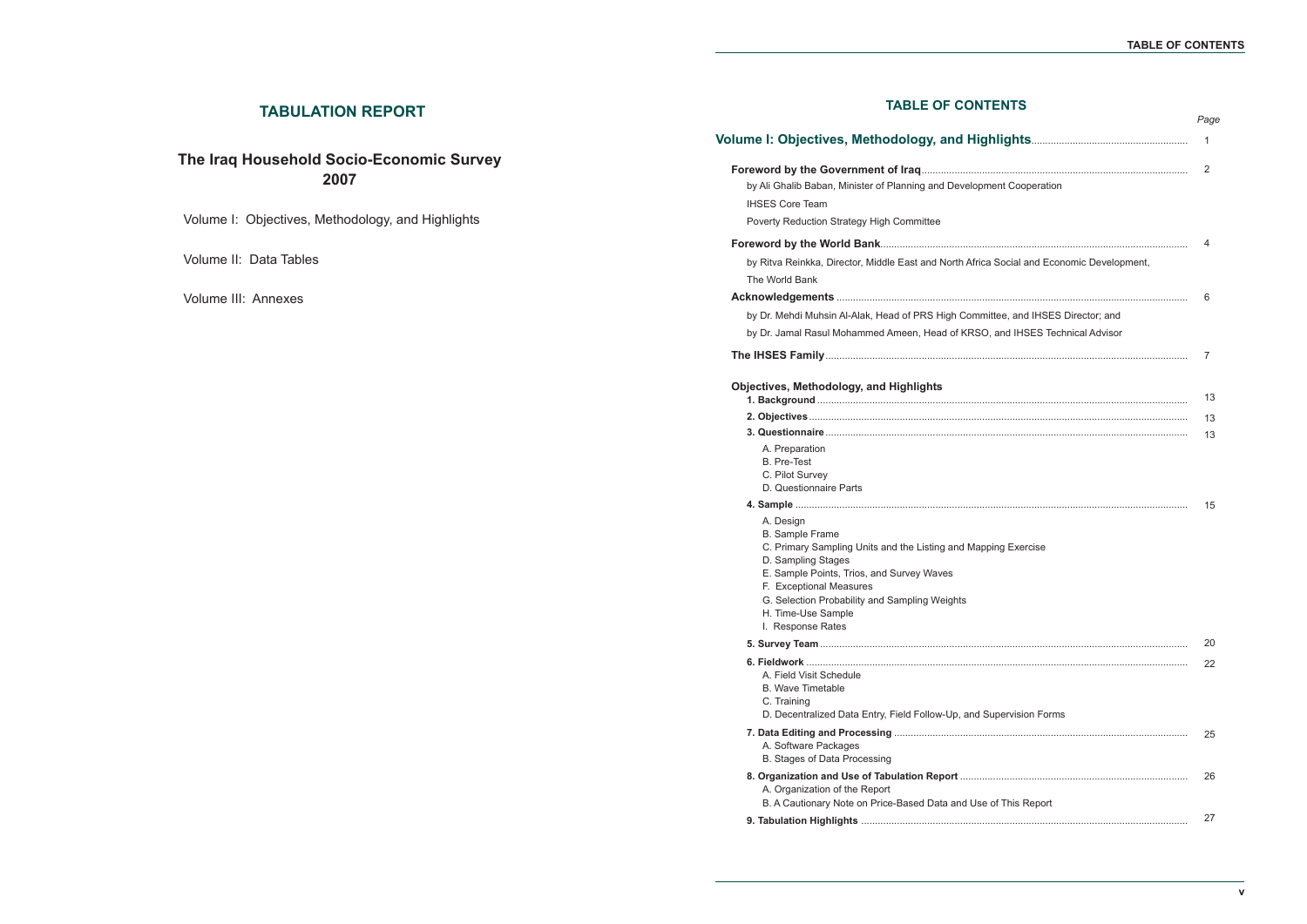ool (meters) the 2- bis condary school (meters) tal (meters) bital (meters) ter or physician (meters) (meters) ion (meters) thouseholds' possess) ry of data from section 4 and section 6, IHSES ons 6-50 years ration and sex ed in school, persons 6–50 years r during past year, persons 6–50 years to school, persons 6–50 years ars) attending school during the past year (ID ten years and older and older nd older Table 3-21. Use and distribution of location between categories of Internet users Table 3-22. Distribution by kind and purpose of Internet use, persons 10+ years 197

| Table 1-00.                | Demographic indicators, overall summary of data from section 1 and the cover sheet, IHSES<br>questionnaire                                                                           |
|----------------------------|--------------------------------------------------------------------------------------------------------------------------------------------------------------------------------------|
| Table 1-1.                 | Number of households sampled by governorate and geographical division, IHSES (2007) and<br>Multiple Indicators Cluster Survey 3 (2006)                                               |
| Table 1-2.<br>Table 1-3.   | Distribution of households within and among governorates and geographical divisions<br>Distribution of number of persons within and among governorates and geographical<br>divisions |
| Table 1-4.                 | Distribution of persons by demographic and educational characteristics                                                                                                               |
| Table 1-5.                 | Distributions of urban and rural households and by size and number of children                                                                                                       |
| Table 1-6.                 | Average household size (no. persons) and percentage of adults, by governorate and<br>geographical division                                                                           |
| Table 1-7.                 | Distribution of persons by number of months absent from their household during previous year                                                                                         |
| Table 1-8.                 | Average number of days absent from the household during the previous year, by urban/rural and<br>sex                                                                                 |
| Table 1-9.                 | Reasons for absence from the household for one or more months during previous year                                                                                                   |
|                            |                                                                                                                                                                                      |
| Table 2-00.                | Housing indicators, overall summary of data based on sections 3 and 16 of questionnaire                                                                                              |
| Table 2-1.                 | Persons by number of households in the housing unit %)                                                                                                                               |
| Table 2-2.                 | Distribution of persons by number of years in the present housing unit                                                                                                               |
| Table 2-3.                 | Distribution of persons by type of housing unit                                                                                                                                      |
| Table 2-4.                 | Distribution principal material used for the walls                                                                                                                                   |
| Table 2-5.                 | Distribution of persons by principal material used for ceiling                                                                                                                       |
| Table 2-6.                 | Distribution of persons by principal material used for flooring                                                                                                                      |
| Table 2-7.                 | Distribution of persons by principal material used for windows                                                                                                                       |
| Table 2-8.                 | Distribution of persons by the total built area (in square meters) of the housing unit                                                                                               |
| Table 2-9.                 | Distribution of persons by share of total built area (in square meters) of housing unit                                                                                              |
| Table 2-10.                | Distribution of persons by total land area (in square meters) of the housing unit                                                                                                    |
| Table 2-11.<br>Table 2-12. | Number of rooms in the housing unit per 100 persons                                                                                                                                  |
| Table 2-13.                | Distribution by number of rooms per 100 persons in the housing unit<br>The number of housing amenities per person in the housing unit                                                |
| Table 2-14.                | Distribution by person of kinds of deficiencies in the housing unit                                                                                                                  |
| Table 2-15.                | Distribution by persons of number of deficiencies in the housing unit                                                                                                                |
| Table 2-16.                | Method of garbage disposal                                                                                                                                                           |
| Table 2-17.                | Distribution of persons by types of sanitation                                                                                                                                       |
| Table 2-18.                | Distribution of persons by main water source                                                                                                                                         |
| Table 2-19.                | Distribution of persons by availabilty of water from the public network                                                                                                              |
| Table 2-20.                | Methods of dealing with water shortages from the public network                                                                                                                      |
| Table 2-21.                | How drinking water is treated                                                                                                                                                        |
| Table 2-22.                | How water for cooking is treated                                                                                                                                                     |
| Table 2-23.                | How water used for washing is treated                                                                                                                                                |
| Table 2-24.                | Treatment of water used for other purposes                                                                                                                                           |
| Table 2-25.                | Water closet in the housing unit                                                                                                                                                     |
| Table 2-26.                | Main method of cooling in the housing unit                                                                                                                                           |
| Table 2-27.                | Central cooling in the housing unit                                                                                                                                                  |
| Table 2-28.                | Distribution of persons by primary and secondary sources of electricity                                                                                                              |
| Table 2-29.                | Distribution of persons by number of sources of electricity                                                                                                                          |
| Table 2-30.                | Number of days and duration of electricity during the past week                                                                                                                      |
| Table 2-31.                | Fuels used for cooking                                                                                                                                                               |
|                            | Table 2-32. Fuels used for household lighting                                                                                                                                        |
|                            |                                                                                                                                                                                      |

|             | Table 2-33. Fuels used for heating                                                                   |
|-------------|------------------------------------------------------------------------------------------------------|
| Table 2-34. | Fuel used for heating water                                                                          |
| Table 2-35. | Ownership of the housing unit                                                                        |
| Table 2-36. | Types of occupancy tenancy                                                                           |
| Table 2-37. | Distribution of persons by estimated rent categories                                                 |
| Table 2-38. | Distribution of persons by paid rent categories                                                      |
| Table 2-39. | Distribution of persons by the age of their housing unit                                             |
| Table 2-40. | Adverse housing conditions                                                                           |
| Table 2-41. | Transportation problems                                                                              |
| Table 2-42. | Roads and sidewalk access to the housing unit                                                        |
| Table 2-43. | Distance from housing unit to nearest primary school (meters)                                        |
| Table 2-44. | Distance from housing unit to nearest intermediate or secondary school (meters)                      |
| Table 2-45. | Distance from housing unit to nearest public hospital (meters)                                       |
| Table 2-46. | Distance from housing unit to nearest private hospital (meters)                                      |
| Table 2-47. | Distance from housing unit to nearest health center or physician (meters)                            |
| Table 2-48. | Distance from housing unit to nearest pharmacy (meters)                                              |
| Table 2-49. | Distance from housing unit to nearest police station (meters)                                        |
| Table 2-50. | Distance from housing unit-nearest post office                                                       |
| Table 2-51. | Distance to household's place of worship                                                             |
| Table 2-52. | Distance from housing unit to nearest youth center                                                   |
| Table 2-53. | Distance from housing unit to nearest bank (meters)                                                  |
| Table 2-54. | Distance from housing unit to nearest fire station                                                   |
| Table 2-55. | Distance from housing unit to municipality council                                                   |
| Table 2-56. | Distance from housing unit to a bus or car (meters)                                                  |
| Table 2-57. | Distance from housing unit to a market (meters)                                                      |
| Table 2-58. | Number of communications devices per household                                                       |
| Table 2-59. | Possession of durable goods (% persons whose households' possess)                                    |
|             |                                                                                                      |
| Table 3-00. |                                                                                                      |
|             | Education and culture indicators, overall summary of data from section 4 and section 6, IHSES        |
| Table 3-1.  | questionnaire                                                                                        |
|             | Proficiency of persons in first language                                                             |
| Table 3-2.  | Proficiency of persons in second language                                                            |
| Table 3-3.  | Proficiency of persons in third language                                                             |
| Table 3-4.  | Distribution by educational level, persons 6-50 years                                                |
| Table 3-5.  | Net primary enrollment of children 6-11 years                                                        |
| Table 3-6.  | Net intermediate enrollment of children 12-14 years                                                  |
| Table 3-7.  | Net secondary enrollment of adolescents 15-17 years                                                  |
| Table 3-8.  | Reasons for never having attended school, persons 6-50 years                                         |
| Table 3-9.  | Enrollment in literacy classes, persons 10+ years                                                    |
| Table 3-10. | Level of education, persons 10 years+                                                                |
| Table 3-11. | Average number years of school, by location and sex                                                  |
| Table 3-12. | Average number of repeated school years, by location and sex                                         |
| Table 3-13. | Reasons for leaving or not being currently enrolled in school, persons 6-50 years                    |
| Table 3-14. | Type of school or university attended currently or during past year, persons 6-50 years              |
| Table 3-15. | Distance, time, and main means of transportation to school, persons 6-50 years                       |
| Table 3-16. | Average school expenditure of persons (6-50 years) attending school during the past year (ID<br>000) |
| Table 3-17. | Average hours of reading each week by persons ten years and older                                    |
| Table 3-18. | Political and social activity by persons 10 years and older                                          |
| Table 3-19. | Sports and artistic activity by persons 10 years and older                                           |
| Table 3-20. | Use and distribution of location among Internet users                                                |

```
Page
```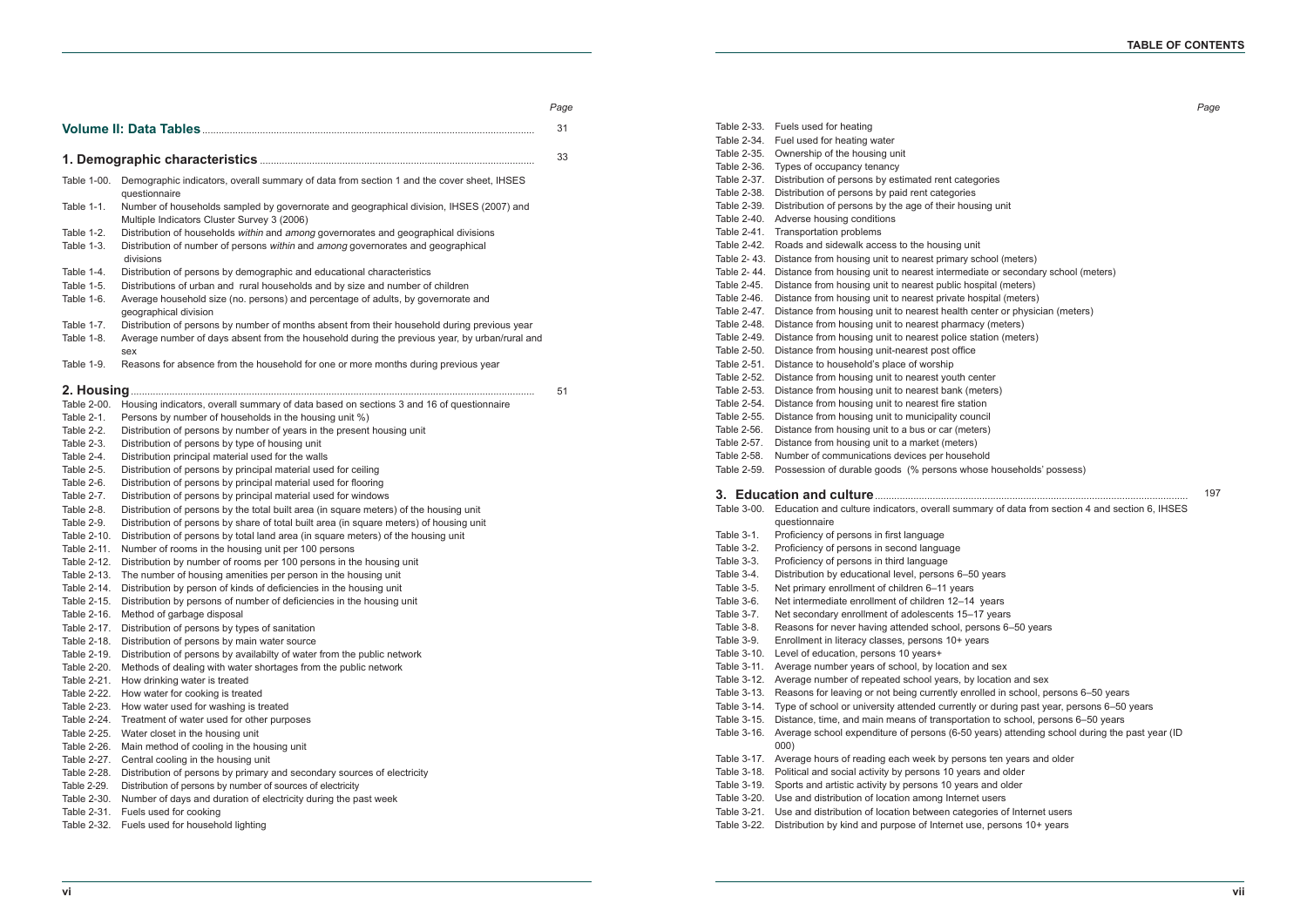xplace, by percentage of workers affected and place hazards and length of the work day seasonality of their jobs mmuting (%), and average distance from the previous year day week, by locality and sex day work week, by locality and sex saggregated by age, sex, education, governorate, income, averaged for the 7-day week aggregated by age, sex, education, governorate, income, averaged for the 7-day week ) saggregated by age, sex, education, governorate, ncome, averaged for the 5-day week 24-hour day) disaggregated by age, sex, size of household, and income, averaged for the 24-hour day) for the 7-day week, by season and 24-hour day) for the 5-day week, by season and ection 2, IHSES questionnaire Ind number of registered persons by number of ving food rations, by governorate, geographic household ons by characteristics of head of household tion, economic activity, and occupation egation (ID 000 per person) food rations were last received, by locality d, and reasons for doing so the past month et, quantity purchased, value per person, and price value, average value of sold or bartered rations, nber of persons mmary of data from sections 2 and sections 8-11, narket prices by governorate rices by governorate at prices by governorate nain groups at prices paid by governorate paid by governorate aid prices by governorate xpenditure type *Page* 349 383 423

|                          |                                                                                                                                                                           | Page |             |                                                                                                                                                                                |
|--------------------------|---------------------------------------------------------------------------------------------------------------------------------------------------------------------------|------|-------------|--------------------------------------------------------------------------------------------------------------------------------------------------------------------------------|
| Health.<br>4.            |                                                                                                                                                                           | 253  |             | Table 5-25. Adverse environmental conditions in the workplace, by percentage of workers affected and                                                                           |
| Table 4-00.              | Health indicators, overall summary of data from section 5, IHSES questionnaire                                                                                            |      |             | average number of adverse conditions per worker                                                                                                                                |
| Table 4-1.               | Distribution by kinds of disabilities, years of disabilitity, and percentage who are disabled                                                                             |      |             | Table 5-26. Distribution of workers by self-reported workplace hazards and length of the work day                                                                              |
| Table 4-2.               | Causes of disabilities                                                                                                                                                    |      |             | Table 5-27. Distribution of workers by permanence and seasonality of their jobs                                                                                                |
| Table 4-3.               | Distribution of persons with chronic disease conditions                                                                                                                   |      |             | Table 5-28. Distribution of workers by main means of commuting (%), and average distance from                                                                                  |
| Table 4-4.               | Types of medical assistance received                                                                                                                                      |      |             | residence to the job site (km)                                                                                                                                                 |
| Table 4-5.               | Persons reporting chronic illnesses during the past month                                                                                                                 |      | Table 5-29. | Time indicators related to employment during the previous year                                                                                                                 |
| Table 4-6.               | Distribution of persons by types of injuries received during past month                                                                                                   |      |             | Table 5-30. How workers found their jobs                                                                                                                                       |
| Table 4-7.               | Distribution of persons by cause of injury received during the past month                                                                                                 |      |             | Table 5-31. How workers are paid and benefits received                                                                                                                         |
| Table 4-8.               | Distribution of persons by type of medical assistance during the past month                                                                                               |      |             |                                                                                                                                                                                |
| Table 4-9.               | Distribution of persons with and without illness or injury during the past 30 days, number of                                                                             |      |             |                                                                                                                                                                                |
|                          | days of lost from normal activities, and where care was received                                                                                                          |      | Table 6-1.  | Daily activities (in minutes per day) for the 7-day week, by locality and sex                                                                                                  |
|                          | Table 4-10. Distance, travel time, and means of transportation to reach health services location                                                                          |      | Table 6-2.  | Daily activities (in minutes per day) for the 5-day work week, by locality and sex                                                                                             |
|                          | Table 4-11. Expenditure on health during past 30 days (ID 000 per person)                                                                                                 |      | Table 6-3.  | Overall average time (in minutes per day) disaggregated by age, sex, education, governorate,                                                                                   |
|                          | Table 4-12. Reasons why sick or injured people did not seek medical care during last months                                                                               |      |             | geographic location, size of household, and income, averaged for the 7-day week<br>Actual average time (in minutes per day) disaggregated by age, sex, education, governorate, |
| Table 4-13.              | Distribution of married women, 12-49, by number of years since their last delivery                                                                                        |      | Table 6-4.  | geographic location, size of household, and income, averaged for the 7-day week)                                                                                               |
|                          | Table 4-14. Distribution of married women, 12-49, by prenatal care, complications during their most                                                                       |      | Table 6-5.  | Overall average time (in minutes per day) disaggregated by age, sex, education, governorate,                                                                                   |
|                          | recent delivery, and current pregnancy                                                                                                                                    |      |             | geographic location, size of household, and income, averaged for the 5-day week                                                                                                |
|                          | Table 4-15. Breastfeeding of children under 5                                                                                                                             |      | Table 6-6.  | Activity time (actual average, in minutes per 24-hour day) disaggregated by age, sex,                                                                                          |
|                          | Table 4-16. Immunization of children under 5                                                                                                                              |      |             | education, governorate, geographic location, size of household, and income, averaged for the                                                                                   |
|                          | Table 4-17. Polio vaccination, children under 5                                                                                                                           |      |             | 5-day week                                                                                                                                                                     |
|                          | Table 4-18. DPT vaccination, children under 5                                                                                                                             |      | Table 6-7.  | Activity time (actual average in minutes per 24-hour day) for the 7-day week, by season and                                                                                    |
|                          |                                                                                                                                                                           | 283  |             | qovernorate                                                                                                                                                                    |
|                          |                                                                                                                                                                           |      | Table 6-8.  | Activity time (actual average, in minutes per 24-hour day) for the 5-day week, by season and                                                                                   |
|                          | Table 5-00. Labor force indicators, overall summary by details of IHSES questionnaire, sections 7, 12,                                                                    |      |             | governorate                                                                                                                                                                    |
|                          | and 13                                                                                                                                                                    |      |             |                                                                                                                                                                                |
| Table 5-1.<br>Table 5-2. | Distribution of households and persons, by employment characteristics heads of household<br>Average household size and percentage of adults per houshehold, by employment |      |             |                                                                                                                                                                                |
|                          | characteristics of head                                                                                                                                                   |      |             | Table 7-00. Food rations, overall summary of data from section 2, IHSES questionnaire                                                                                          |
| Table 5-3.               | Economic activity rate and unemployment, by age and education                                                                                                             |      | Table 7-1.  | Number of ration cards per household (%), and number of registered persons by number of                                                                                        |
| Table 5-4.               | Economic activity rate and unemployment, by governorate, location, income level, and size of                                                                              |      |             | persons per card                                                                                                                                                               |
|                          | household                                                                                                                                                                 |      | Table 7-2.  | Percentage of households and persons receiving food rations, by governorate, geographic                                                                                        |
| Table 5-5.               | Employment among children 6-14 years                                                                                                                                      |      |             | division, per capita expenditure, and size of household                                                                                                                        |
| Table 5-6.               | Average hours worked per week (no.), And the distribution by number of hours per week                                                                                     |      | Table 7-3.  | Households and persons receiving food rations by characteristics of head of household                                                                                          |
| Table 5-7.               | Main reason to have not worked in the past week                                                                                                                           |      | Table 7-4.  | Persons receiving food rations by age, education, economic activity, and occupation                                                                                            |
| Table 5-8.               | Reasons for not wanting more work                                                                                                                                         |      |             | Table 7-5. Average cost of rations by levels of dissaggregation (ID 000 per person)                                                                                            |
| Table 5-9.               | When persons wanting more work last sought work                                                                                                                           |      | Table 7-6.  | Distribution of households by period in which food rations were last received, by locality                                                                                     |
|                          | Table 5-10. First action to find work among those who are looking                                                                                                         |      | Table 7-7.  | Food rations received, given away, and bartered                                                                                                                                |
| Table 5-11.              | Second action to find work among those who are looking                                                                                                                    |      | Table 7-8.  | To whom rations were given, sold, or bartered, and reasons for doing so                                                                                                        |
| Table 5-12.              | Third action to find work among those who are looking                                                                                                                     |      | Table 7-9.  | Source and quantity of rations consumed in the past month                                                                                                                      |
| Table 5-13.              | Distribution of workers by occupation                                                                                                                                     |      | Table 7-10. | Reason for purchasing ration items from market, quantity purchased, value per person, and price                                                                                |
| Table 5-14.              | How many months since leaving last full-time job                                                                                                                          |      | Table 7-11. | Average value paid for last ration, its market value, average value of sold or bartered rations,                                                                               |
| Table 5-15.              | Distribution of workers by all occupations reported for the previous year                                                                                                 |      |             | average value of purchased rations, and number of persons                                                                                                                      |
|                          | Table 5-16. Distribution of workers by number of different jobs held during the previous year                                                                             |      |             |                                                                                                                                                                                |
|                          | Table 5-17. Distribution of workers (by wage and nonwage work) by economic activity / industry during                                                                     |      |             |                                                                                                                                                                                |
|                          | the previous year                                                                                                                                                         |      |             | Table 8-00. Household expenditure indicators, overall summary of data from sections 2 and sections 8-11,                                                                       |
|                          | Table 5-18. Individual months that workers worked, and the average number of months worked during the                                                                     |      |             | IHSES questionnaire (ID / month)                                                                                                                                               |
|                          | past year                                                                                                                                                                 |      | Table 8-1.  | Average per capita nominal expenditure at market prices by governorate                                                                                                         |
|                          | Table 5-19. Average number of hours and days worked per week                                                                                                              |      | Table 8-2.  | Average households expenditure at market prices by governorate                                                                                                                 |
|                          | Table 5-20. Distribution of workers by economic activity/industry during the previous year                                                                                |      | Table 8-3.  | Distribution of expenditures for main groups at prices by governorate                                                                                                          |
| Table 5-21.              | Distribution of wage work by sector                                                                                                                                       |      | Table 8-4.  | Average per capita nominal expenditure for main groups at prices paid by governorate                                                                                           |
|                          | Table 5-22. Percentage of workers covered by pension and social security, and distribution by size of                                                                     |      | Table 8-5.  | Average per household expenditure at price paid by governorate                                                                                                                 |
|                          | establishment, location, and income level                                                                                                                                 |      | Table 8-6.  | Distribution expenditure for main groups at paid prices by governorate                                                                                                         |
|                          | Table 5-23. Percentage of adult workers covered by pension and social security and distribution by size                                                                   |      | Table 8-7.  | Average per capita nominal expenditure by expenditure type                                                                                                                     |
|                          | of establishment, by age, education, economic sector, and occupation                                                                                                      |      | Table 8-8.  | Average household expenditure by expenditure type                                                                                                                              |
|                          | Table 5-24. Distribution of workers by presence of airconditioning and heating in the workplace                                                                           |      |             |                                                                                                                                                                                |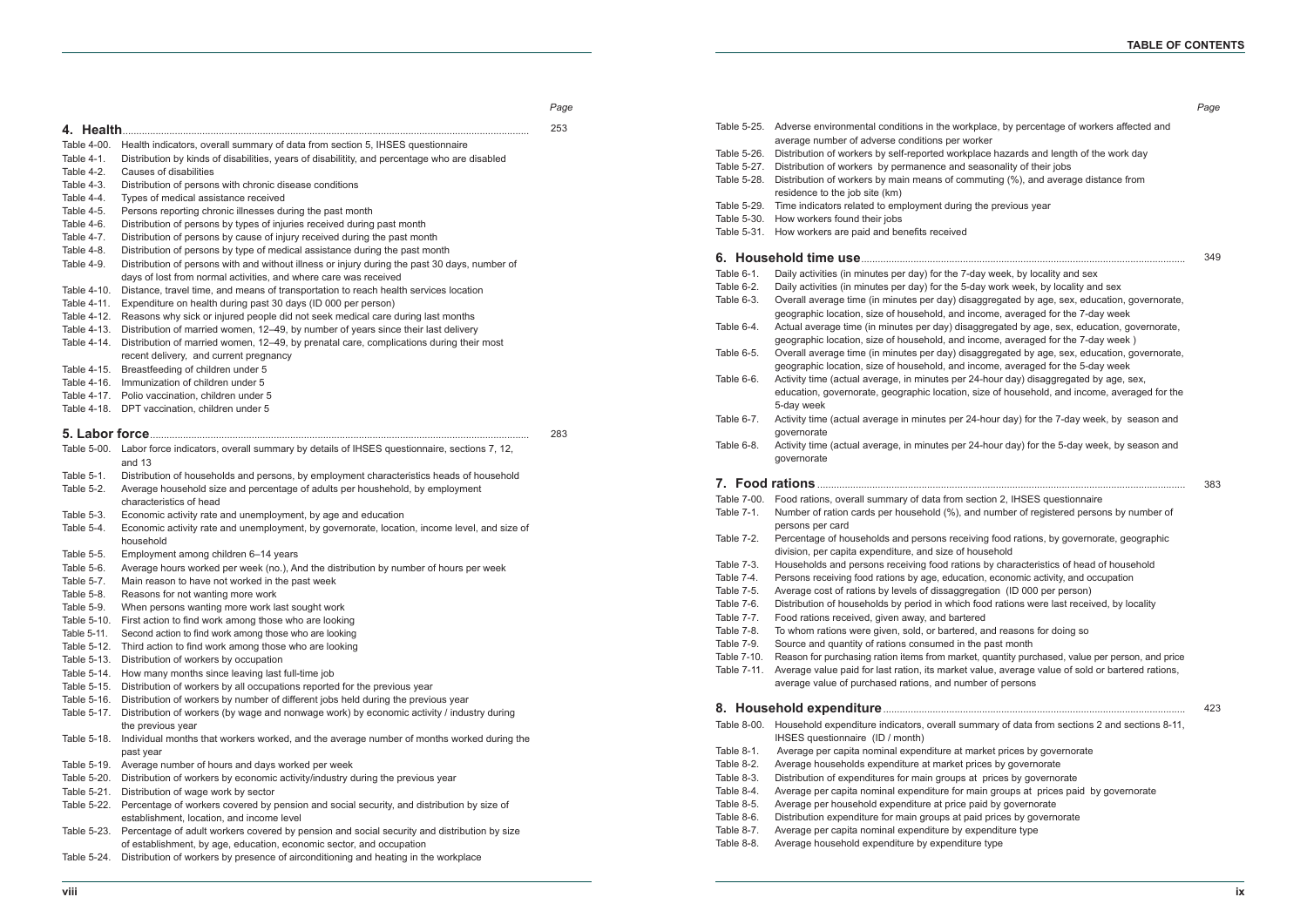| Table 8-9.  | Distribution of households and persons by expenditure groups                                      | 9.          |                                                                                                        |
|-------------|---------------------------------------------------------------------------------------------------|-------------|--------------------------------------------------------------------------------------------------------|
| Table 8-10. | Average household size and percentage of adults aged 15+ by expenditure groups                    |             | Table 9-00. Income indicators, overall summary of data from sections 13, 14, and 15 of IHSES           |
| Table 8-11. | Distribution of households by expenditure groups                                                  |             | questionnaire                                                                                          |
| Table 8-12. | Distribution of households by household expenditure groups                                        | Table 9-1.  | Per capita nominal income by income source                                                             |
| Table 8-13. | Distribution of households by per capita nominal expenditure groups                               | Table 9-2.  | Per household income by income source                                                                  |
| Table 8-14. | Distribution of households by per capita nominal expenditure group and head-of-household          | Table 9-3.  | Distribution of income by income source                                                                |
|             | characteristics                                                                                   | Table 9-4.  | Households and persons by income groups and income source                                              |
|             | Table 8-15. Urban average per capita nominal expenditure by governorate                           | Table 9-5.  | Income by percentage of adult household members and average household size                             |
| Table 8-16. | Rural average per capita nominal expenditure by governorate                                       | Table 9-6.  | Distribution of households by household income group                                                   |
|             | Table 8-17. Urban and rural average per capita nominal expenditure by governorate                 | Table 9-7.  | Distribution of households by household income group and by head of household                          |
|             | Table 8-18. Urban average household expenditure by governorate                                    |             | characteristics                                                                                        |
| Table 8-19. | Rural average household expenditure by governorate                                                | Table 9-8.  | Distribution of households by per capita nominal income group and level of disaggregation              |
| Table 8-20. | Urban and rural average household expenditure by governorate                                      | Table 9-9   | Distribution of households by per capita nominal income group and head-of-household                    |
| Table 8-21. | Urban distribution of expenditure by governorate                                                  |             | characteristics                                                                                        |
| Table 8-22. | Rural distribution of expenditure by governorate                                                  | Table 9-10. | Distribution of wage earners (15+ years) and average wages by governorate, geographic                  |
|             | Table 8-23. Urban and rural distribution of expenditure by governorate                            |             | division, and locality                                                                                 |
|             | Table 8-24. Urban average per capita nominal expenditure by household expenditure group (ID 000/  | Table 9-11. | Distribution of wage earners (15+ years) and their average wages during past year, by age,             |
|             | $mo.$ )                                                                                           |             | sex, education, and economic activity                                                                  |
| Table 8-25. | Rural average per capita nominal expenditure by household expenditure group (ID 000/              |             | Table 9-12. Percentage of households receiving assistance by source of assistance                      |
|             | $mo.$ )                                                                                           |             | Table 9-13. Average assistance received during the past 12 months (ID 000/hh)                          |
| Table 8-26. | Urban and rural average per capita nominal expenditure by household expenditure                   |             | Table 9-14. Distribution of households by per capita nominal income and per capita nominal expenditure |
|             | group                                                                                             |             | decile group (% of HHs within expenditure group)                                                       |
|             | Table 8-27. Urban average household expenditure by household expenditure group                    |             | Table 9-15. Distribution of households by household income group and household expenditure group (%    |
| Table 8-28. | Rural average household expenditure by household expenditure group                                |             | of households within expenditure group)                                                                |
| Table 8-29. | Urban distribution of expenditure by urban household expenditure group                            |             | Table 9-16. Distribution of households by household income group, and household expenditure group (%   |
| Table 8-30. | Rural distribution of expenditure by household expenditure group                                  |             | of HHs within income group)                                                                            |
| Table 8-31. | Urban and rural distribution of expenditure by household expenditure group                        |             | Table 9-17. Distribution of households by per capita nominal income group and per capita nominal       |
| Table8-32.  | Urban average expenditure by per capita nominal expenditure group                                 |             | expenditure group (% of HHs within expenditure group)                                                  |
| Table 8-33. | Rural average per capita nominal expenditure by per capita nominal expenditure group              |             | Table 9-18. Distribution of households by per capita nominal income group, and per capita nominal      |
| Table 8-34. | Urban and rural average per capita nominal expenditure by per capita nominal expenditure          |             | expenditure group (% of HHs within income group)                                                       |
|             | group                                                                                             |             | Table 9-19. Urban per capita nominal income by governorate                                             |
| Table 8-35. | Urban average household expenditure by per capita nominal expenditure group (ID 000/              |             | Table 9-20. Rural per capita nominal income by governorate                                             |
|             | month)                                                                                            |             | Table 9-21. Urban and rural per capita nominal income by governorate                                   |
| Table 8-36. | Rural average household expenditure by per capita nominal expenditure group (ID 000/              |             | Table 9-22. Urban household income by governorate                                                      |
|             | month)                                                                                            |             | Table 9-23. Rural household income by governorate                                                      |
|             | Table 8-37. Urban and rural average household expenditure by per capita nominal expenditure group |             | Table 9-24. Urban and rural household income by governorate                                            |
|             | (ID 000/month)                                                                                    |             | Table 9-25. Distribution of urban income by governorate                                                |
|             | Table 8-38. Urban expenditure distribution by per capita nominal expenditure group                |             | Table 9-26. Distribution of rural income by governorate                                                |
| Table 8-39. | Rural distribution of expenditure by per capita nominal expenditure group                         | Table 9-27. | Distribution of urban and rural income by governorate                                                  |
| Table 8-40. | Urban and rural distribution of expenditure by per capita nominal expenditure group               |             | Table 9-28. Urban average per capita nominal income by household income group                          |
| Table 8-41. | Urban average per capita nominal expenditure by household size                                    | Table 9-29. | Rural average per capita nominal income by household income group                                      |
| Table 8-42. | Rural average per capita nominal expenditure by household size                                    | Table 9-30. | Urban and rural average per capita nominal income by household income group                            |
| Table 8-43. | Urban and rural average per capita nominal expenditure by household size                          | Table 9-31. | Urban and rural average per capita nominal income by household income group                            |
| Table 8-44. | Urban average household expenditure by household size                                             | Table 9-32. | Rural household income by household income group                                                       |
| Table 8-45. | Rural average household expenditure by household size                                             | Table 9-33. | Urban and rural household income by household income group                                             |
| Table 8-46. | Urban and rural average household expenditure by household size                                   | Table 9-34. | Distribution of urban income by household income group                                                 |
| Table 8-47. | Urban distribution of expenditure by household size                                               |             | Table 9-35. Distribution of rural income by household income group                                     |
| Table 8-48. | Rural distribution of expenditure by household size                                               |             |                                                                                                        |
| Table 8-49. | Urban and rural distribution of expenditure by household size                                     |             |                                                                                                        |

|                                                                                                                                    | Page |
|------------------------------------------------------------------------------------------------------------------------------------|------|
| .                                                                                                                                  | 631  |
| sections 13, 14, and 15 of IHSES                                                                                                   |      |
|                                                                                                                                    |      |
|                                                                                                                                    |      |
| income source<br>ers and average household size<br>group                                                                           |      |
| group and by head of household                                                                                                     |      |
| income group and level of disaggregation<br>income group and head-of-household                                                     |      |
| rage wages by governorate, geographic                                                                                              |      |
| ir average wages during past year, by age,                                                                                         |      |
| by source of assistance<br>months (ID 000/hh)<br>income and per capita nominal expenditure                                         |      |
| group and household expenditure group (%                                                                                           |      |
| group, and household expenditure group (%                                                                                          |      |
| income group and per capita nominal                                                                                                |      |
| group)<br>income group, and per capita nominal<br>p)                                                                               |      |
|                                                                                                                                    |      |
| vernorate                                                                                                                          |      |
| te                                                                                                                                 |      |
|                                                                                                                                    |      |
| orate<br>usehold income group<br>sehold income group<br>me by household income group<br>me by household income group<br><b>OUD</b> |      |

- 
- 
- 

*Page*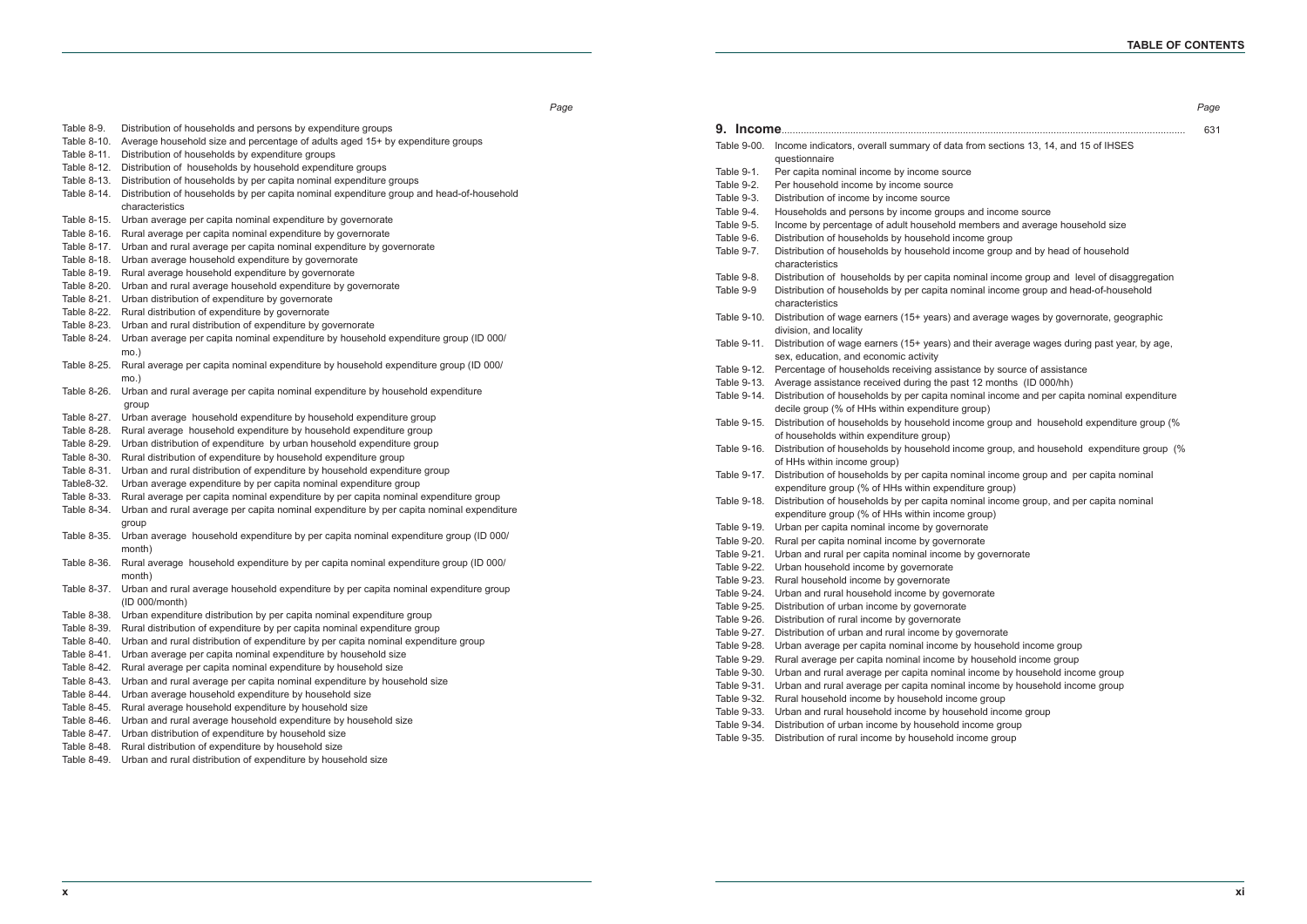Table 9-36. Distribution of urban and rural income by household income group Table 9-37. Urban average per capita nominal income, by per capita nominal income group Table 9-38. Rural average per capita nominal income by per capita nominal income group Table 9-39. Urban and rural average per capita nominal income, by per capita nominal income group Table 9-40. Urban household income by per capita nominal income group Table 9-41. Rural household income by per capita nominal income group Table 9-42. Urban and rural household income, by per capita nominal income group Table 9-43. Distribution of urban income, by per capita nominal income group Table 9-44. Distribution of rural income by per capita nominal income group Table 9-45. Distribution of urban and rural income by per capita nominal income groups Table 9-46. Urban average per capita nominal income by household size Table 9-47. Rural average per capita nominal income by household size Table 9-48. Urban and rural average per capita nominal income by household size Table 9-49. Urban per household income by household size Table 9-50. Rural per household income, by household size Table 9-51. Urban and rural per household income, by household size Table 9-52. Urban income distribution by household size Table 9-53. Rural income distribution by household size Table 9-54. Urban and rural income distribution by household size Table 9-55. Per capita urban income by geographical division Table 9-56. Per capita rural income by geographical division Table 9-57. Per capita urban and rural income by geographical division Table 9-58. Per household urban income by geographical division Table 9-59. Per household rural income by geographical division Table 9-60. Per household urban and rural income by geographical division Table 9-61. Distribution of urban income by geographical division Table 9-62. Distribution of rural income by geographical division Table 9-63. Distribution of urban and rural income by geographical division **10. Loans, assistance, and risk**.................................................................................................... Table 10-00. Loan, assistance, and risk indicators, overall summary of data based on Sections 17 and 18 of IHSES questionnaire (households 000) Table 10-1. Households with outstanding loans, debts, or advances to be paid Table 10-2. Households with outstanding loans or credit during the past 12 months, by main source Table 10-3. Reasons for borrowing during the past 12 month Table 10-4. Proportion of loans for which interest was charged Table 10-5. Distribution of households by the source of most important assistance received during the past 12 months Table 10-6. Number of adverse events affecting the household past year **Volume III: ANNEXES Annex 1. Standard Error** .......................................................................................................................... **Annex 2. Statistical Classifications for Question Annex 3. The Questionnaire**............................................................................................................. Part 1. Socio-Economic Data Section 1: Household Roster Section 2: Rations Received and Consumption of Provisions Section 3: Housing Section 4: Education Section 5: Health Section 6: Activities, Entertainment, and Hob Section 7: Job Search and Past Employment Part 2. Monthly, Quarterly, and Annual Expenditure Section 8: Expenditures on Nonfood Services and C Section 9: Expenditures on Nonfood Services Section 10: Expenditures on Nonfood Servic **Part 3. Daily Expenditures, Income, and Other...** Section 11: Daily Expenditure on Repetitive Food and Section 12: Jobs during the Previous 12 Months Section 13: Wage Farnings Section 14: Nonwage Earning Activities Section 15: Income from Property and Transfers Section 16: Durable Goods Section 17: Loans, Credits, and Assistance Section 18: Risk Part 4. Diary of Daily Expenditure on Food Comr Part 5. Time-Use Sheet..... **Annex 4. Field Manual**................................................................................................................ **Annex 5. Supervision Forms ..................................** 749

Table 10-7. Kinds of adverse events affecting households during the past year (no.)

Table 10-8. Actions to avoid decline or loss of income during the past year

Table 10-9. The number of measures taken in the past year to avoid loss of income during the past 12 months

Table 10-10. Households with outstanding loans, debts, or advances

| Page       |
|------------|
| 779        |
| 781        |
| 799        |
| 801<br>802 |
|            |

| I<br>$\sim$ | ×<br>× |  |
|-------------|--------|--|
|             |        |  |

|                                     | 831 |
|-------------------------------------|-----|
| Commodities (past 30 days)          |     |
| s and Commodities (past 90 days)    |     |
| es and Commodities (past 12 months) |     |
| 1er……………………………………………………………          | 865 |
| nd Nonfood Commodities              |     |
|                                     |     |

| nodities……………………………………………… |     |
|----------------------------|-----|
|                            | 912 |
|                            | 933 |
|                            |     |

*Page*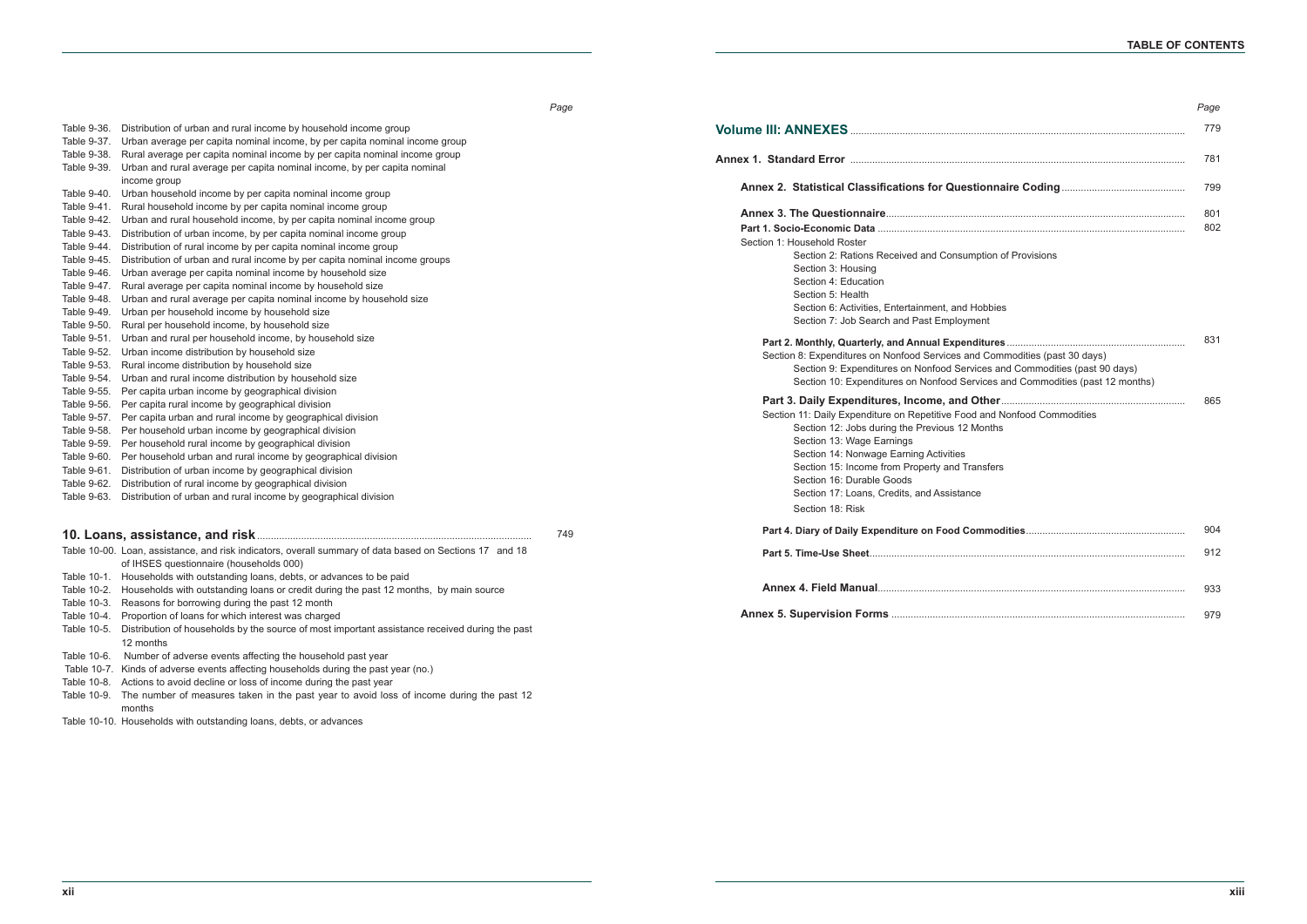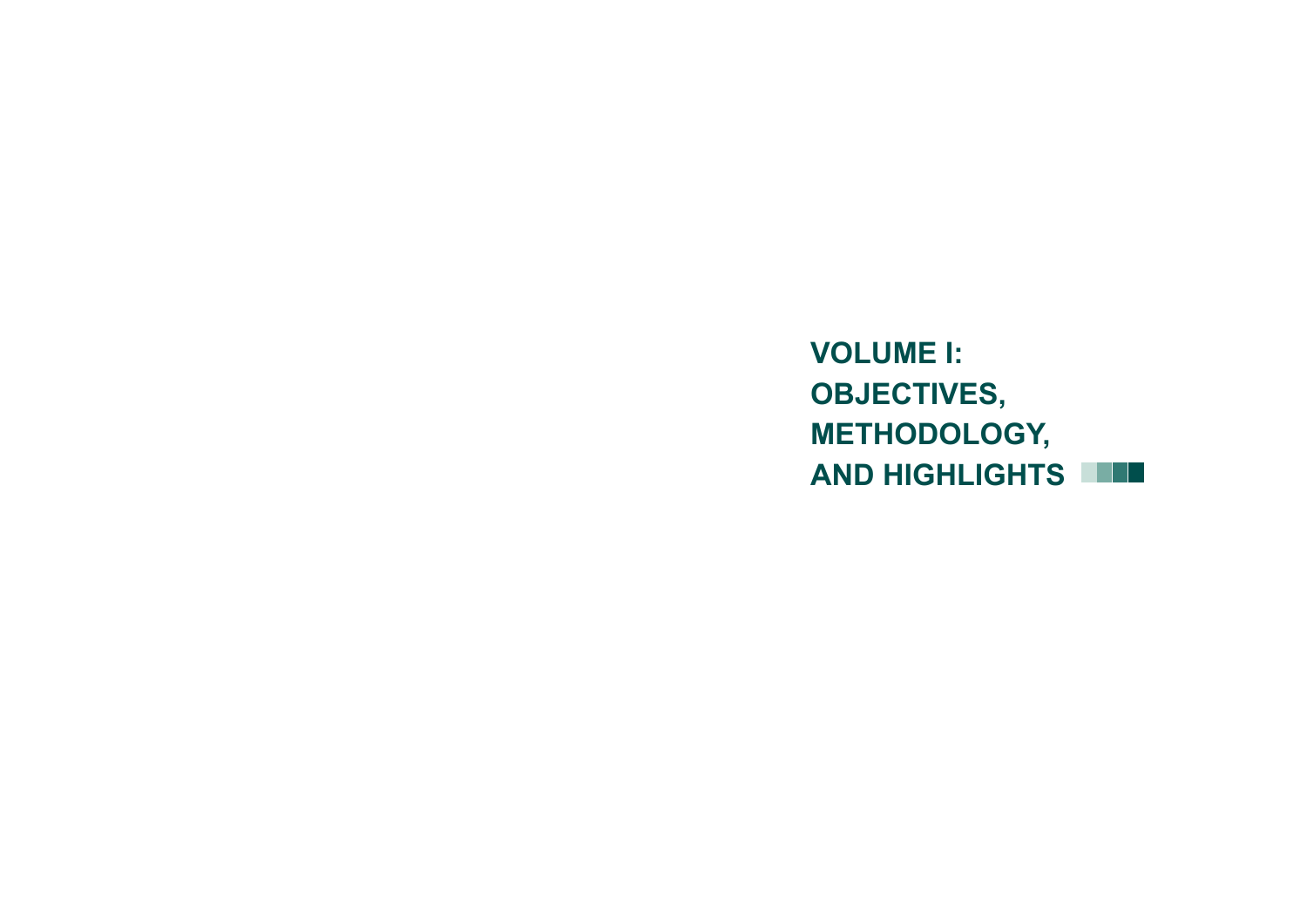# **Foreword, by the Government of Iraq**

The Ministry of Planning and Development Cooperation (MOPDC) of Iraq has undertaken the Household Survey and Policies for Poverty Reduction (HSPPR) project through a technical and organizational partnership with the World Bank. The goal of this project is to implement a Poverty Reduction Strategy. Achieving this goal depends to a great extent on the availability of integrated, objective, and comprehensive data, based on sound methodology and statistical principles. Therefore, the first phase of the HSPPR project was the accomplishment of the Iraq Household Social and Economic Survey (IHSES).

MOPDC has provided this enterprise with support and interest from the start. We have supported all phases of implementation, including participation by our senior staff in the PRS High Committee that guides this work and that is comprised of highlevel representation from all relevant ministries.

The Central Organization for Statistics and Information Technology (COSIT), which is the principal technical body for statistical work in Iraq under the Statistics Law, has been the driving force behind this effort. COSIT has mobilized and built impressive institutional capacity in response to this daunting challenge. The dedication and talents of the COSIT staff have produced efficient preparation and implementation of the largest household social and economic survey ever conducted in Iraq.

IHSES has provided essential data for understanding the nature and causes of poverty among Iraqi households. We now have a solid foundation upon which to devise a national poverty reduction strategy. Another critical use of this data will be to construct a new consumer price index based on updated consumption patterns. The existing CPI, which was developed in 1993, no longer reflects Iraqi household expenditure patterns.

The present accomplishment represents a highly productive technical partnership between the Government of Iraq and the World Bank. This relationship, which includes both conceptual and applied effort, has unfolded over two years. Looking ahead, MOPDC looks forward to an analytical assessment of poverty building upon the solid statistical foundation provided by IHSES, as well as policy analysis to create an overarching national poverty reduction strategy.

We commend the efforts of the World Bank, especially the working group headed so effectively by Ms. Susan Razzaz, and the team of experts and consultants who worked with her. We are equally grateful for the distinguished efforts of COSIT, the Kurdistan Region Statistics Organization (KRSO), the IHSES Core Team, and the Poverty Reduction Strategy (PRS) High Committee. Together, they have produced a high-quality, up-to-date statistical foundation that will be crucial for Iraq's reconstruction and future development.

May God protect and enable Iraq to overcome its hardships for the sake of the welfare of the Iraqi people.

 $\frac{1}{2}$ 

Ali Ghalib Baban Minister of Planning and Development Cooperation December 2008

### **The Central Organisation for Statistics and Information Technology (COSIT)**

| Dr. Mehdi M. Ismail Al-Alak | <b>IHSES Director</b>  |
|-----------------------------|------------------------|
| Louay Haggi Rashid          | Late Operation R       |
| Najlaa Ali Murad            | Fieldwork and Or       |
| Iman Hassoon Hadi           | Data Manager           |
| Hana A. Saleh               | <b>Economic Expert</b> |
|                             |                        |

#### **Kurdistan Region Statistics Organisation (KRSO)**

| Dr. Jamal Rasul Mohammed Ameen | Data Management Advisor |
|--------------------------------|-------------------------|
| Mahmood Othman Maaroof         | Fieldwork Advisor       |

#### **World Bank**

| Susan Razzaz               | Senior Economist, Task Team Leader |
|----------------------------|------------------------------------|
| Dr. Mohammed Hussein Bakir | Expert                             |
| Dr. Basil Al-Hussaini      | Expert                             |
| Juan Munoz                 | Expert                             |
| <b>Beatriz Godov</b>       | Expert                             |
| <b>Victor Canales</b>      | Expert                             |

#### **Poverty Reduction Strategy (PRS) High Committee**

| Dr. Mehdi M. Ismail Al-Alak     | Undersecretary, Head of COSIT                           |
|---------------------------------|---------------------------------------------------------|
| Dr. Amira Muhammed Hussain      | Member of Parliament                                    |
| Dr. Aabda Ahmed Khalil          | Member of Parliament                                    |
| Dr. Aala Al-Saadoon             | Member of Parliament                                    |
| Zaki Abdul Wahab Al-Jader       | Director General, Human Development Office, MOPDC       |
| Abdullah Mohammed Bandar        | Advisor, Advisors Commission, Prime Minister's Office   |
| Ali Al Zubidy                   | Director General of Educational Planning, MOE           |
| Ihsan Jaafar Ahmed Al-Khayyat   | Director General of Public Health and PHC, MOH          |
| Riyadh Fakher Khalaf Al-Hashimi | Director General, Supplies and Planning, MOT            |
| Layla Kadim Aziz Al-Azawe       | Director General of Planning and Follow-up, MOLSA       |
| Hussain Mansour Al-Safi         | Legal Advisor, Ministry of State for Women's Affairs    |
| Mahmood Othman Maaroof          | Advisor, Ministry of Planning, KRGPRS                   |
| Nidhal Abdul Karim Jawad        | Representative of Ministry of Finance                   |
| Najah Jalil Khalil              | Assistant Director Gen., Social Development, MOLSA, KRG |
| Dr. Kareem Mohammed Hamzah      | Specialized Academic, Baghdad University                |
| Najlaa Ali Murad                | Director, Department of Living Conditions, COSIT        |
| Abdullah Hassan Mathi           | Deputy Project Manager                                  |

Room Manager Operation Room Manager

- 
- 
- 
- 
- 
- 
- 
- 
- 
- 
- 
- 
- 
- 
- 
-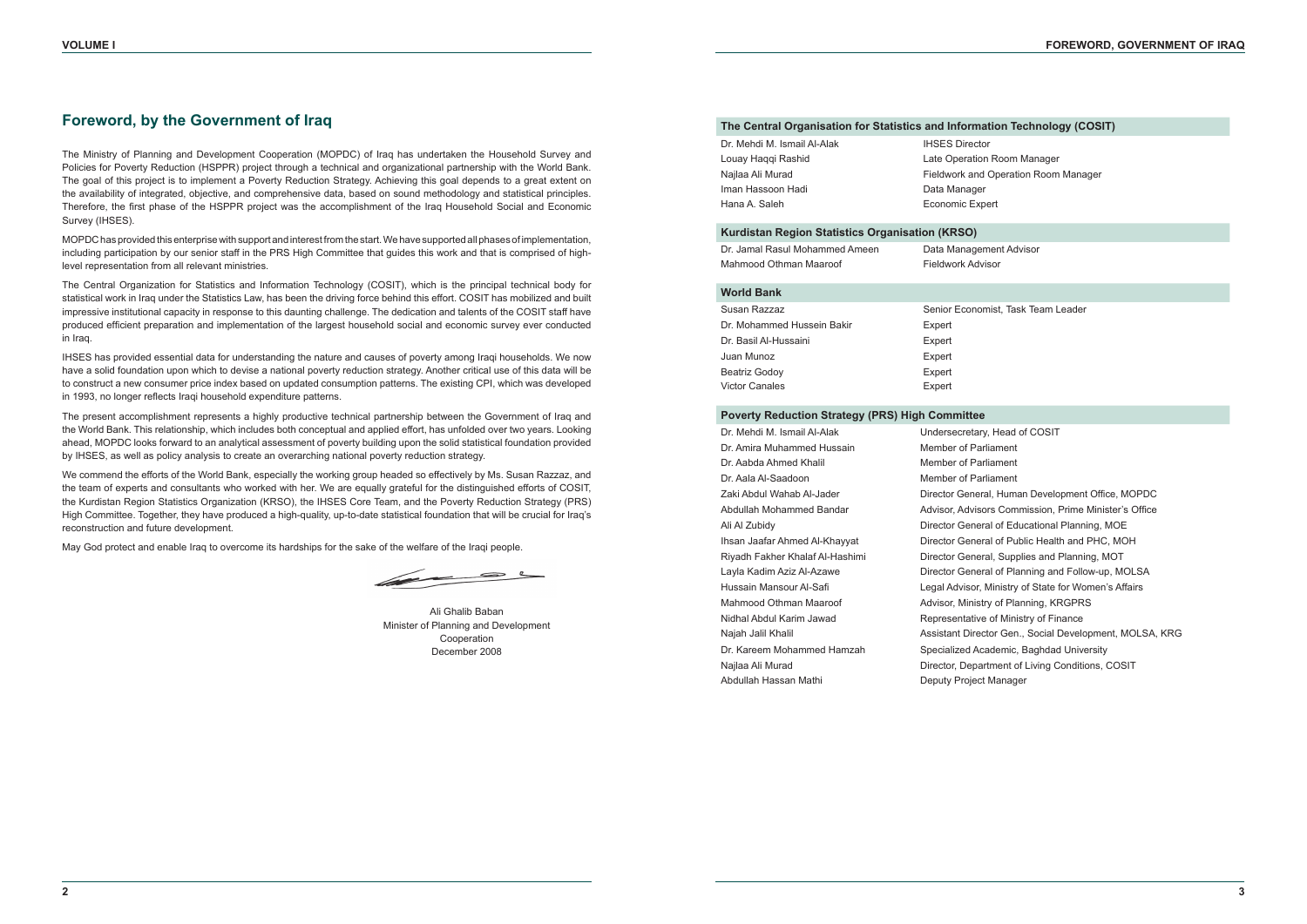# **Foreword by the World Bank**

Twenty-five years ago, Iraq was widely regarded as the most developed country in the Middle East. People come to Iraq from across the region seeking the best in university education and health care. Irag ranked toward the top on virtually every indicator of human well-being—infant mortality, school enrollment, family food consumption, wage levels, and rates of employment. The World Bank classified Iraq as an upper-middle-income country.

Since then, Iraq has been the *only* Middle Eastern country whose living standard has not improved. Years of political repression, wars, embargo, and instability have undermined social well-being and imposed tragic suffering across the entire social spectrum. Iraq's human development indicators that once ranked at the top have now dropped toward the bottom. In areas such as secondary-school enrollment and child immunization, Iraq now ranks lower than some of the poorest countries in the world.

During 2003, the World Bank, the United Nations Development Programme, and the International Monetary Fund provided a first assessment of Iraq's reconstruction and rehabilitation needs. It was assumed, perhaps too quickly, that poverty would diminish as the economy revived. Today, we are much clearer that economic recovery and financial resources are only one element in recovery. Institutional resources also have been lost through years of politicization and neglect in key ministries and in public sector agencies responsible for human welfare. Precious human resources have been depleted as tens of thousands of educated professionals have been killed or have fled. Knowledge resources also are missing, starting with the basic data needed to plan and weigh policy alternatives. The informational vacuum was compounded because official data had been widely misused and distorted. No national-level survey of the type needed to assess poverty has been carried out since 1988.

In 2005, the Ministry of Planning and Development Cooperation (MOPDC) requested World Bank technical and financial help to formulate a poverty reduction strategy. A collaborative agreement was signed in 2006 for the Household Survey and Policies for Poverty Reduction (HSPPR) project. This initiative brought together the Central Organization for Statistics and Information Technology and the Kurdistan Region Statistics Organization. Their objective was to collect socio-economic data for the nation as a whole, to analyze the extent and causes of poverty, and to support development of a practical poverty reduction strategy. The primary role of the World Bank has been technical assistance in support of the Iraq Household Socio-Economic Survey (IHSES).

The present IHSES Tabulation Report represents an important milestone. The report presents first results from the nationwide survey—a representative sample of approximately 18,000 households and more than 127,000 individuals. Volume I of this report describes the objectives and methodology of the survey. The final section of this first volume offers an interesting selection of data highlights, amply demonstrating the breadth and richness of new statistical information. Volume II lays out nearly 300 cross-tabulations. Readers can use these tables to pursue deeper investigations into the many diverse subthemes that the survey covered. Volume III provides a closer look at several critical tools that were used, including the complete five-part household questionnaire and the field manual used to train interviewers and guide their day-to-day work.

Despite its physical heft, the scope of the report is limited. Fundamental policy and research questions are neither raised nor answered here. For example, a reader will not discover the level, characteristics, or distribution of poverty in Iraq. Answers to questions such as these will require the calculation of a poverty line and the use of analytical techniques. Furthermore, all prices that are published here need to be adjusted for inflation and regional variation before they are usable for comparative analysis. Nevertheless, the probing of deeper questions begins with this basic listing of data; and the World Bank is proud of the role it has played in assisting its Iraqi partners to achieve this impressive milestone.

While any national-level study is daunting, words such as "complex" and "challenging" hardly do justice to what IHSES has accomplished here. Words cannot convey the determination and personal courage that was required to produce these pages of numbers. Visiting a random selection of households across Iraq was not only logistically difficult, it was often gravely dangerous. The more than 300 fieldworkers who carried out this study (including the regional and local supervisors who accompanied them to the field) worked in every region of the country, including high-conflict zones such as Diala, Al-Anbar, Ninevah, Salahuddin, and Baghdad. They routinely overcame not only mundane obstacles (such as delays in getting paid and collecting travel reimbursements), but constant fear, suspicion, and threats against them. With frequent help from local counterparts and village leaders, they persevered amidst stress, uncertainty, and ongoing violence. Remarkably, they were able to reach and interview more than 98 percent of the selected households. Virtually every family that they contacted freely consented to the hours of interviewing that each questionnaire represents—simply on faith that this information will help to build a more prosperous and stable future for their children and their country.

The cost of this work was tragically high for the inter-institutional team that came to be known as "the IHSES family." In the early hours of August 2, 2007, Louay Haqqi, the Director of Operations of the IHSES, was brutally assassinated on his way to work. Literally, he gave his life for this survey. Yet there can be no greater testimonial to his sacrifice than the determination with which his team recovered from their shock, fear, and grief—and then went on to complete this extraordinary undertaking in his honor.

Ritva Reinikka Director Middle East and North Africa Social and Economic Development The World Bank

Ritha fimililer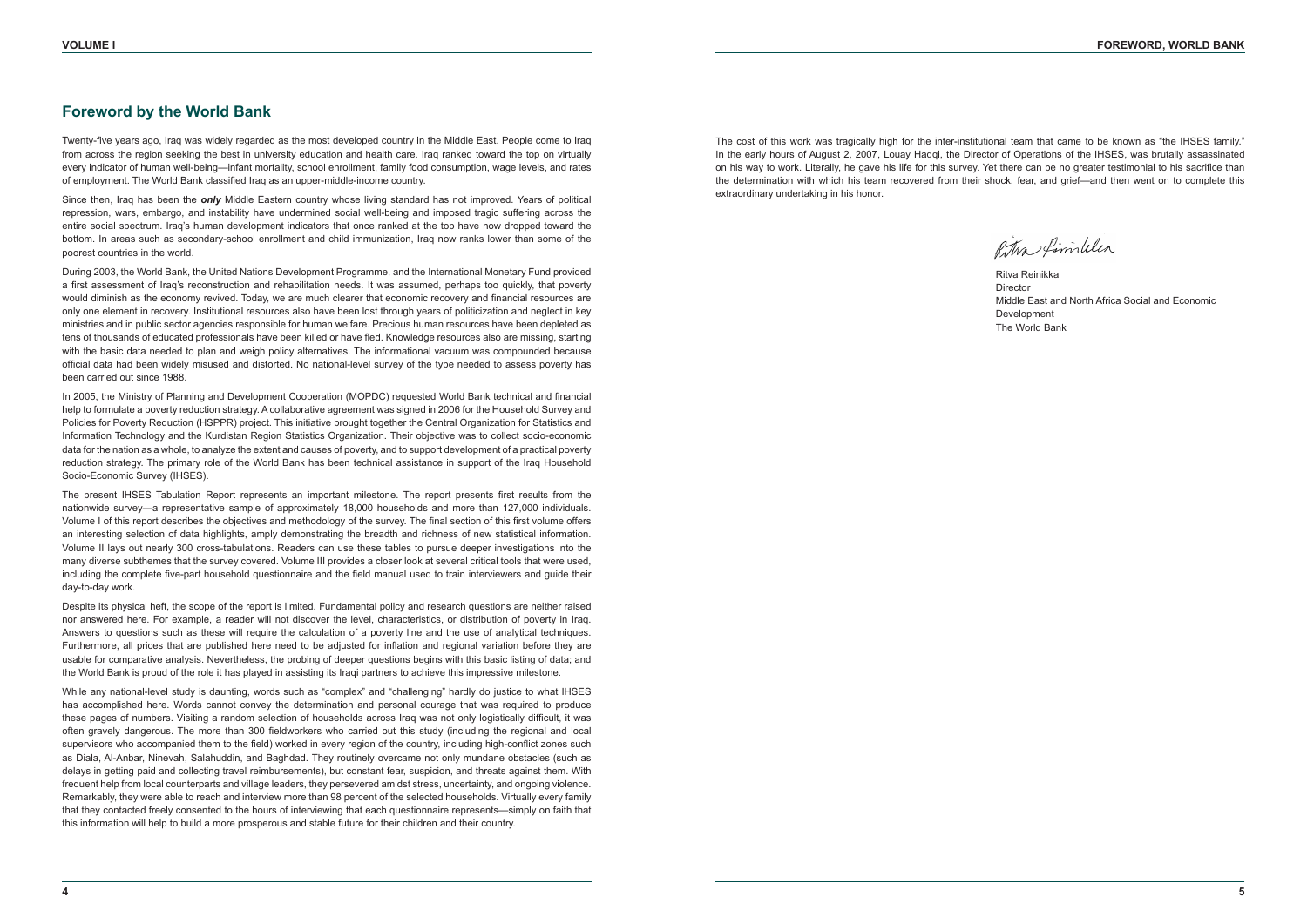# **Acknowledgements**

It is impossible to acknowledge the countless individuals who contributed to this undertaking in so many ways large and small. This study represents not just their sweat, but their blood shed upon the soil of our beloved country. To the entire IHSES team, we offer inexpressible thanks for their personal and professional commitment and their unstinting selfsacrifice.

We offer deep gratitude to the leadership of his Excellency, the Minister of the Ministry of Planning and Development Cooperation (MOPDC), Mr. Ali Ghalib Baban, as well as to the great efforts by his Excellency the Minister of Planning in Kurdistan Region, Mr. Othman Shwani.

We thank Ms. Susan Razzaz, World Bank Senior Economist and Task Team Leader for this project, for her unwavering support. She was ably assisted by distinguished experts—Dr. Mohammed Hussein Bakir and Dr. Basil Al-Hussaini; as well as a team of international consultants including Ms. Beatriz Godoy, Juan Munoz, and Victor Canales.

We thank all members of the Poverty Reduction Strategy (PRS) High Committee; the project manager, Mr. Zaki Abdul Wahab Al-Jader; and the IHSES administrative and project accounting teams.

We are deeply grateful to Ms. Najlaa Ali Murad, IHSES Fieldwork Manager and Operations Room Director, for her leadership and contributions through every phase of this survey, as well as to all the teams that coordinated and supervised the fieldwork. We particularly thank our fieldwork advisor, Mr. Mahmood Othman Maaroof, Director of Sulaimaniya Statistics Office, for his admirable performance throughout the survey; and our data manager, Ms. Iman Hassoon Hadi, for her ability in overcoming challenges, as well as to all office and data processing staff; the IHSES economic expert, Ms. Hana Abdul Jabbar Saleh; the head of the Data Analysis Unit, Mr. Ayad Jawad, and all unit staff, including those in Kurdistan Region.

To those other dedicated individuals whose names adorn the following pages—members of the IHSES Operations Room, the Project Accounts Team, the Regional Coordinators, the Data Management Team, the National Analysis Team—we offer our sincerest thanks for a job well done. And to all the Governorate Teams—including local supervisors, interviewers, data entry operators, listers and mappers, and governorate secretaries—we recognize that you were the backbone and true heroes of this work. We know, too, that there are many other unsung soldiers—within COSIT, KRSO, the World Bank, and other institutions—who quietly backstopped this effort and helped to make it possible.

Not least, we thank the people of our dear country, especially the 18,144 households who welcomed us into their homes as guests and gave so generously of their time. We will honor you with renewed commitment to maintain this project at the high standards that you deserve, and we pledge continued struggle toward a better future for all Iraqis.

Dr. Jamal Rasul Mohammed Ameen Head, KRSO IHSES Technical Supervisor

Dr. Mehdi Muhsin Al-Alak Head of PRS High Committee IHSES Director

### **IHSES Family**

#### **Project Management Team**

| Zaki Abdul Wahab Al-Jader | <b>Project Manager</b>     |
|---------------------------|----------------------------|
| Abdullah Hasan Mathi      | Deputy Project Manager     |
| Qassim E. Frez            | <b>Financial Officer</b>   |
| Ahmed M. Saleh            | <b>Procurement Officer</b> |
| Ghassan Adnan Mahmoud     | Follow-Up Officer          |
| Lamyaa A. Razak           | <b>Project Accountant</b>  |

#### **National Analysis and Report Preparation Team**

| Dr. Mehdi M. Ismail Al-Alak   | Deputy Minister, COSIT Director        |
|-------------------------------|----------------------------------------|
| Najlaa Ali Murad              | Director, Living Conditions Department |
| Hana A. Saleh                 | <b>IHSES Economic Expert</b>           |
| Iman Hassoon Hadi             | Data Manager                           |
| Ayad Jawad Hasan              | Manager of Statistical Analysis Unit   |
| Fadhil Nawgh Khaizaran        | <b>Expenditure Indicators</b>          |
| Basma Abdul Wahab Qadoori     | Education and Demographic Indicators   |
| Dalia Abdul Latif Abdul Qader | Income Indicators                      |
| Nada Ahmed Amin               | Housing Indicators                     |
| Sundus Jawad Hussein          | Workforce and Ration Card Indicators   |
| Bushra Nsaif Jasim            | Health and Loan Indicators             |
| Feryal Mahmoud Kadhim         | Time Use Indicators                    |
| Mudhafer T. Pirdawood         | Demographic Indicators, Erbil          |
| Omed Baker Ahmed              | Income Indicators. Sulaimaniva         |

#### **Operations Room**

| Martyr Louay Haqqi Rashid | Late Operation Room Manager          |
|---------------------------|--------------------------------------|
| Najlaa Ali Murad          | Operation Room and Fieldwork Manager |
| Adel Rashid M. Al-Shemeri | Logistics Officer                    |
| Hana A. Saleh             | Economic Expert                      |
| Merwan Khalid Ali         | Operation Room Coordinator           |
| Rula Sharaf Kamil         | <b>Operation Room Secretary</b>      |

#### **Accounting Team**

Iman Abdul Rida Sharif Project Auditor Lamyaa A. Razak Project Accountant Ahmed Thamer Younis **Accounting Clerk** Abdullah Younis Faris Assistant Accountant Hersh Majeed Hassan Accountant, Sulaimaniya Layla S. Jabbar **Accountant**, Erbil and Duhouk

Bassim Abdul Khalik Al-Saffar Project Accounting Manager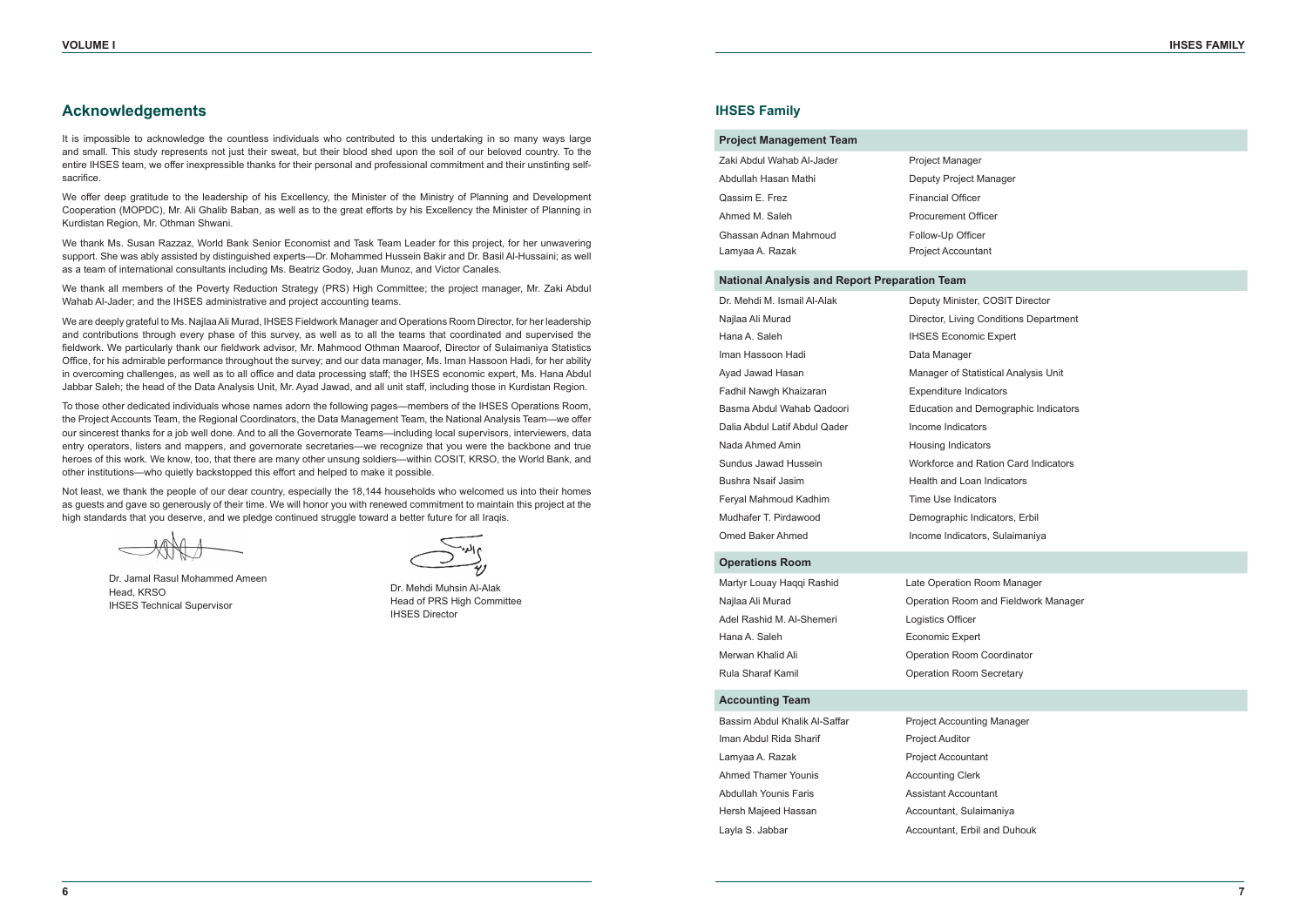#### **Regional Coordinators**

| Ilham Jamil Matloub             | Ninevah, Kirkuk, Salahuddin     |
|---------------------------------|---------------------------------|
| Qusay Abdulfattah Raouf         | Al-Muthanna, Al-Qadisiya, Wasit |
| Raad Abdulrazzaq Ali            | Babil, Kerbela, Al-Najaf        |
| Abbas A. Ali                    | Thi Qar, Basrah, Missan         |
| Sousan A. Ibraheim              | Baghdad                         |
| Nidal Mahmoud Hasan             | Baghdad                         |
| Alaa ul Deen M. Khairallah      | Al-Anbar, Hadithah              |
| Abdullah Ahmed Nsaif Al-Shjlawe | Al-Anbar, Al-Falloujeh          |
| Ali Fakir Abudl Malik           | Al-Anbar, Al-Ramadi             |
| Zaid Khalaf Mahmoud             | Diala                           |
| Sabir Yaseen Salih              | <b>Duhouk</b>                   |
| Saman Abdul Razak               | Erbil                           |
| Mohamed Hasan Mahmood           | Sulaimaniya                     |
| Sirwan H. Fattah                | Sulaimaniva                     |

| Ilham Jamil Matloub             | Ninevah, Kirkuk, Salahuddin |
|---------------------------------|-----------------------------|
| Qusay Abdulfattah Raouf         | Al-Muthanna, Al-Qadisiya, W |
| Raad Abdulrazzag Ali            | Babil, Kerbela, Al-Najaf    |
| Abbas A. Ali                    | Thi Qar, Basrah, Missan     |
| Sousan A. Ibraheim              | Baghdad                     |
| Nidal Mahmoud Hasan             | Baghdad                     |
| Alaa ul Deen M. Khairallah      | Al-Anbar, Hadithah          |
| Abdullah Ahmed Nsaif Al-Shilawe | Al-Anbar, Al-Falloujeh      |
| Ali Fakir Abudl Malik           | Al-Anbar, Al-Ramadi         |
| Zaid Khalaf Mahmoud             | Diala                       |
| Sabir Yaseen Salih              | Duhouk                      |
| Saman Abdul Razak               | Erbil                       |
| Mohamed Hasan Mahmood           | Sulaimaniya                 |
| Sirwan H. Fattah                | Sulaimaniya                 |

#### **Go vernorate Coordinators**

| Hassan Sha'aban Abdullah  | Duhouk      |
|---------------------------|-------------|
| Subhi Y. Hussein          | Ninevah     |
| Mahmood Othman Maaroof    | Sulaimaniya |
| Adnan R. Baba Adel        | Kirkuk      |
| Mohamad Sabir Majeed      | Erbil       |
| Abdul Majeed Abdul Ridha  | Diala       |
| Ala ul Deen M.Khair Allah | Al-Anbar    |
| Abdul Karim Jasim         | Baghdad     |
| Mohammed Al-Jorani        | Baghdad     |
| Yousif Kadhim Abid Aun    | Babil       |
| Adeeb M. Ali Majad        | Kerbela     |
| Mohammed A. Olewi         | Wasit       |
| Abdel Mertah K. Ibraheem  | Salahuddin  |
| Faik A. Majeed Moalla     | Al-Najaf    |
| Fadhel A. Abid            | Al-Qadisiya |
| Mania B. Atia             | Al-Muthanna |
| Abbas Dawod Shatteay      | Thi Qar     |
| Khalef A. Banea Almnshdoi | Missan      |
| Chaseb H. Mhuder Fares    | Basrah      |

Mohamad Mahfot Qasm Local Supervisor Aesar Sabah Hana Local Supervisor Adnan Mahmad Saadk Local Supervisor Ekhlas Abbas Ali **Interviewer** Fadia Falh Hasan **Interviewer** Hathema Abd Aload Sultan Interviewer Fadia Hanie Shaker **Interviewer** Mayada Salh Yakob Interviewer Najla Fuad Salah **Interviewer** Balkges Ahmed Mosa **Interviewer** Nada Mohmmod Ramadan Interviewer Qosay Ahmad Taha Interviewer Baraa Ebraheem Ahmed Data Entry Operator Noura Sbhee Yousif Data Entry Operator Yasser M. Mostafa **Data Entry Operator** Radwan Rjab Fandee Lister Kevadan abba sltan Governorate Secretary

| Duhouk      |
|-------------|
| Ninevah     |
| Sulaimaniya |
| Kirkuk      |
| Erbil       |
| Diala       |
| Al-Anbar    |
| Baghdad     |
| Baghdad     |
| Babil       |
| Kerbela     |
| Wasit       |
| Salahuddin  |
| Al-Najaf    |
| Al-Qadisiya |
| Al-Muthanna |
| Thi Qar     |
| Missan      |
| Basrah      |

Soran Ghafour Rahim Local Supervisor Narass J. M. Hasan Local Supervisor Mariwan H. Saied Hemeh Local Supervisor Shiya Ali Ahmed Interviewer Bnar Ma'soum Abdul Karim Interviewer Ahmed Mohammed Sadig Interviewer Chiman Mahmoud Ali Interviewer Shoukhan Salar Ahmed Interviewer Bikhtiar Omar Ali **Interviewer** Banaz Jamal Rahman Interviewer Sattar Moh'd Alogader Interviewer Hardi Fariq Mohammed Interviewer Shahla Jabbar Fattah Data Entry Operator Sawek L. H. G. Karim Data Entry Operator Chinor H. Gharib Karim Data Entry Operator Farouk Ahmed Mahmoud Lister Souz M. A. Najim Eddin Governorate Secretary

### **Duhouk**

| Muhsen H. Muhamed | Local Supervisor        |
|-------------------|-------------------------|
| Shavan E. Musa    | <b>Local Supervisor</b> |
| Shavan D. Numan   | Local Supervisor        |
| Amer H. Husain    | Interviewer             |
| Baiman R. Abdulla | Interviewer             |
| Faris J. Khalid   | Interviewer             |
| Sabah M. Fadel    | Interviewer             |
| Ashwag E. Shamun  | Interviewer             |
| Ayad H. Saidalla  | Interviewer             |
| Hawazen A. Musa   | Interviewer             |
| Fahen U. Salim    | Interviewer             |
| Serwan M. Rasheh  | Interviewer             |
| Hktar T. Muhamed  | Data Entry Operator     |
| Ali T. Muhamed    | Data Entry Operator     |
| Nazar R. Musa     | Data Entry Operator     |
| Srhang F. Taher   | Lister                  |
| Selaaf S. Ahmed   | Governorate Secretary   |

Yasher K. Murad Local Supervisor Muhanad Y. Khdeer Local Supervisor Gazee A. Azez **Local Supervisor** Luay M. Abedal-Rahman Interviewer Shadawa U. Ramadan Interviewer Shaker R. Mohamed **Interviewer** Nazik M. Jumaa **Interviewer** Shahab A. Aziz **Interviewer** Fadel A. Ithaja **Interviewer** Saad S. Jumaa Interviewer Belal S. Taha **Interviewer** Hasan A. Abdal-Khalik Interviewer Haythem E. Jaber Data Entry Operator Nadia J. Mohamed Data Entry Operator Salma N. Esmael Data Entry Operator Fuad F. Ghareeb Lister Sama S. Hana Governorate Secretary

#### **Nine vah**

Shelan Q. Taha Local Supervisor Tara A. Khlil **Local Supervisor** Shojan U. Mohammed Local Supervisor Aza M. Husain **Interviewer** Samer M. Saidi **Interviewer** Mohammed H. Rasul **Interviewer** Mohammed T. Rasul **Interviewer** Sami A. Naqeb Interviewer Haimen A. Azez **Interviewer** Bashedar A. Khder **Interviewer** Banar A. Mustafa **Interviewer** Gzngk B. Jalal Interviewer Bashedar A. kreem Data Entry Operator Madoo U. Khdr Data Entry Operator Helt N. Najeem Data Entry Operator Helgord T. Hamd Lister Vian A. Mohammed Governorate Secretary

Bassam Sabar Abdal-Kareen Local Supervisor Rafed Mahmod Abdulaah Local Supervisor Shaimaa Abass Aziz Local Supervisor Gassan Adil Noorey **Interviewer** Mohammed Kairey Fadel Interviewer Rasha Rashid Hasan **Interviewer** Hend Shaker Sarhan Interviewer Asmaa Abas Aziz **Interviewer** Entesar Abas Aziz **Interviewer** Wafa Whaieb Abd-Allah Interviewer Najaw Yahia Breesam **Interviewer** Shaimaa Abdal-Razak Ahmed Interviewer Omar Jihad Murad **Data Entry Operator** Wisam Latif Jaber Data Entry Operator Nofal Farook Abbas Data Entry Operator Rafa Fleih Hasan Lister Suaad Tawfeq Saleh Governorate Secretary

### **Sulaimaniya**

### **Kirkuk**

#### **Erbil**

#### **Diala**

### **Go vernorate Field Teams**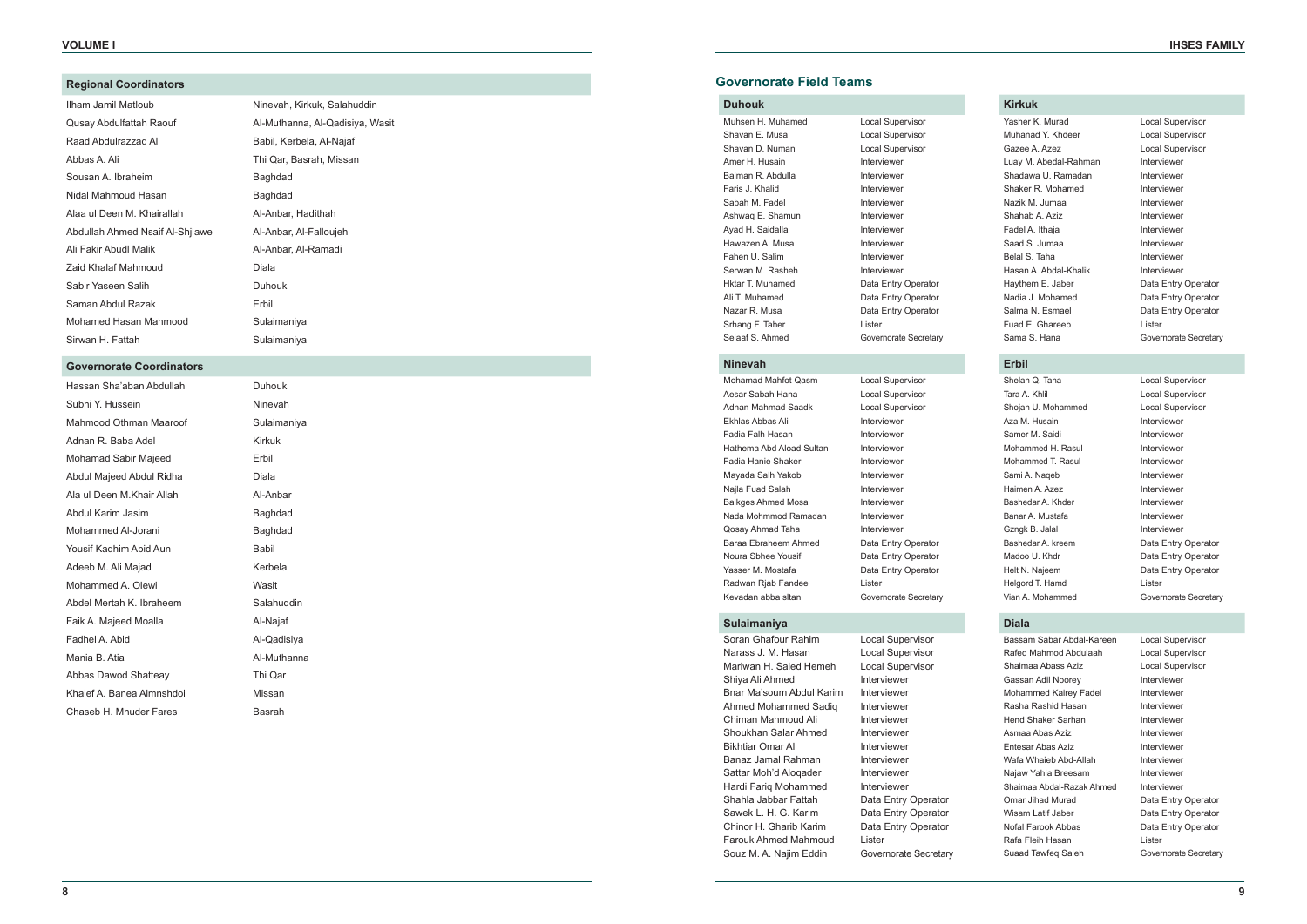#### **Al-Anbar**

| Ahmed Asmael Ali         | Local Supervisor      |
|--------------------------|-----------------------|
| Hashim Nemer Khalaf      | Local Supervisor      |
| Mostafa Nazar Ali        | Local Supervisor      |
| Anmar Aaid Abd Mohammed  | Interviewer           |
| Moshtak Taleb Mohammad   | Interviewer           |
| Mahmod Bisam Sieed       | Interviewer           |
| Belil Kazm Abdal Kareem  | Interviewer           |
| Mohammad Khaleel         | Interviewer           |
| Saror Jasim Mohammad     | Interviewer           |
| Maher Jasim Firhin       | Interviewer           |
| Abd Alwahb Mahdy Mohammd | Interviewer           |
| Withk Awbid Kirhot       | Interviewer           |
| Omar Abed Alfatha        | Data Entry Operator   |
| Abis Khalaf Solamin      | Data Entry Operator   |
| Asaid H. Abdaljaleel     | Data Entry Operator   |
| Oday Mohammad Abas       | Lister                |
| Mohammad Jisem Mohammed  | Governorate Secretary |

#### **Baghdad**

Ammar Khudayer Hadi **Local Supervisor** Shwan Khalid Ali **Local Supervisor** Aaziz Atwan Htaimi Local Supervisor Abdul A. Hamid Al-Jafaje Local Supervisor Muafaq Jassim Hasan **Local Supervisor** Basher Ibrahim Abdulalee Interviewer Ammar Ali Frhan Interviewer Mohamed Ibrahim Mahmoud Interviewer Abdul Al-Nasir Yusif Mjuel Interviewer Abdul Al-Nasir Ghazi Jabar Interviewer Abdul Razzak J. Mohammed Interviewer Sahib Ahmed Khalaf **Interviewer** Sufyan Mohammed Fayad Interviewer Ahmed Ali Salih Interviewer Mohamed Hashim Nima<br>Interviewer Nida Ismael Abd **Interviewer** Firas Muhanad Abdulrazzak Interviewer Basim Nima Jassim **Interviewer** Nahla Mohammed Rasheed Interviewer Ammar Ahmed Ali **Interviewer** Gussoun Harbi Abbas Data Entry Operator Hadeel A. J. Majeed Data Entry Operator Ali Gafouri Hussain Data Entry Operator Qusai Jaffar Al Tayar **Data Entry Operator** Isra Salah Aldin Yahia **Data Entry Operator** Fadila Kadum A. Lister Faiseel Rifat A. Lister Isra Kadure Hamdan Governorate Secretary Hardi Farig Mohammed Interviewer Shahla Jabbar Fattah Data Entry Operator Sawek L. H. G. Karim Data Entry Operator Chinor H. Gharib Karim Data Entry Operator Farouk Ahmed Mahmoud Lister Souz M. A. Najim Eddin Governorate Secretary

Ahmed J. Hashim Local Supervisor Yass Khudair Meery **Local Supervisor** Jawad Kadum Nassir Local Supervisor Shobbar Sahib Jawad **Interviewer** Ali Kadum Hussain **Interviewer** Abbas Ali Abd Auon Interviewer Bassim Ali Mohammad Interviewer Baidaa Hammed Mezhir **Interviewer** Jassim Mohammed Hadwy Interviewer Reyaad Kamel Auda<br>
Interviewer Jawad Kadum Mohammed Interviewer Yaqub Hady Sachet Interviewer Duraid Saeed Mahmood Data Entry Operator Abdul M. H. Sached Data Entry Operator Majed Dekheel Auda<br>
Data Entry Operator Hassan Nasir Hussain Lister Mohammad A. Ameer Governorate Secretary

Gader N. Abdulah Local Supervisor Husain S. Ali Local Supervisor Feras A. Husain **Interviewer** Mnahi F. Jasim **Interviewer** Shamji G. Abed Interviewer Amar A. Kadim **Interviewer** Rivad N. Anter **Interviewer** Raid S. Ali **Interviewer** Maitham T. Mutlak **Interviewer** Muhamed A. Husian **Interviewer** Wafaa A. Abedal Reda **Interviewer** Jabber R. Fandi Data Entry Operator Zahraa A. Mohamad Data Entry Operator Nawras J. Yusef **Data Entry Operator** Wisam M. Hadi **Lister** Saif A. Alhusain Governorate Secretary

Uruba T. Ali Local Supervisor Ammar H. Ali Local Supervisor Muhamed A. Kheralah Local Supervisor Adnan Mamduh Abd Al Latif Interviewer Rahghad S. Labeb Interviewer Enas Kh. Salem **Interviewer** Husain A. Abass **Interviewer** Qusay D. Rudan Interviewer Zahra M. Jumaa Interviewer Hameed H. Khalaf **Interviewer** Zainab N. Hamza **Interviewer** Nabeel B. Abass **Interviewer** Muhamed M. Hamed Data Entry Operator Ali H. Ali Data Entry Operator Tarig M. Hameed Data Entry Operator Saadi M. Abass Lister Mustafa M. Abass Governorate Secretary

#### **Babil**

Jabar Medhoss Selman Local Supervisor Alaa M. Jafar **Local Supervisor** Ali Hassan Mohamed Local Supervisor Razoky Naji Abd Al Razak Interviewer Ali Jassim Hassan **Interviewer** Hassaneen Abd Al Jabar Hashim Interviewer Saher Hadi Kareem **Interviewer** Deiar Mohamed Ubaiss **Interviewer** Hassan Mezher Ubaid **Interviewer** Maha Mohamed Hamza **Interviewer** Etheer Abass Dhaher Interviewer Iman Abed Ali Abed Al Razak Interviewer Asmaa Jesom Aukla **Data Entry Operator** Rana Ali Zeki **Data Entry Operator** Maha Saheb Mohamed Data Entry Operator Ahmed Mounser Abbas Lister Hala Ayad Ahmed Governorate Secretary

# **Kerbela**

- Asad Judi Ali Local Supervisor Hadi Abdul Ameer Majid Local Supervisor Suheil Najim Abdulah Local Supervisor Ruaa Jabar Kadhim **Interviewer** Hanan Jabar Ahmed Interviewer Kareem Sadkhan Ubeid Interviewer Ali Abd Al Nabi Hasan Interviewer Hlal Nimaa Odah **Interviewer** Kareem Khalief Hliel **Interviewer** Khadija Abdul Raheem Salman Interviewer Fatima Abbas Muhammed Interviewer Muhanad Maan Atshan **Interviewer** Hedeel Abbas Dawod Data Entry Operator Fatima Shyah Gazar **Data Entry Operator** Ftima Muhammed Naser Data Entry Operator Magid Bader Nassir **Lister** Diya A. A. J. Mezher Governorate Secretary
- -

#### **Wasit**

#### **Salahuddin**

#### **Al-Najaf**

Aceel Abed Ali M. Local Supervisor Zainab Gatea A. Local Supervisor Zahraa Jafar F. Local Supervisor Ali Hashim W. Interviewer Riad Abas J. **Interviewer** Rafid Malik A. **Interviewer** Zead Ali Hadi **Interviewer** Seham Mohammed J. **Interviewer** Husain Jabber A. Interviewer Salah Mahdi U. **Interviewer** Najat Abdul-Zahra H. Interviewer Adel Hasan A. **Interviewer** Fatima Gatea J. Data Entry Operator Amen Salah Al Deen Data Entry Operator Abbas Nema S. Data Entry Operator Haider Radi Hasan Lister Hasanen Latif J. Governorate Secretary

#### **Al-Qadisya**

Reyad Turkey Zaker Local Supervisor Rafed Ali Mhammed Local Supervisor Emad Abdl-Ameer Omran Local Supervisor Ehssan Kereem Jassim Interviewer Libia Husein Karem **Interviewer** Ali A. Mahssen Abed Al Rehem Interviewer Eman Mhamed Haseen **Interviewer** Shafeakeh Felah Mahdy Interviewer Aleaa Mahmood Baeoy **Interviewer** Farhan Abas Gowde Interviewer Hassen Ramzi Taher **Interviewer** Jenan F. Tarfan **Interviewer** Aafag Ali Yahya **Data Entry Operator** Zainab Diwan Abed Data Entry Operator Afkar Ali Haseen Data Entry Operator Alaa Hashem Aboud Lister M. Noori Abed Al Gabbar Governorate Secretary

Khalid U. Salman Local Supervisor

### **Al-Muthanna**

Ali Jawad Mosa<br>
Local Supervisor Ali Auda Dahi Local Supervisor Mohamed Saad Latif **Local Supervisor** Radi Faleh Edan **Interviewer** Alaa Atiah Abd Al-Jabar Interviewer Khaled Kadem Mahdi **Interviewer** Abd Al Hadi Atiah Tuba Interviewer Ahmed Bagir Kadiem **Interviewer** Hameed Hlasa Wanas **Interviewer** Muhsen Farhan Ramal **Interviewer** Naba Abd Al Zahra Sh. Interviewer Jabar Shatam Herbod Interviewer Maytham M. Abid Data Entry Operator Abdullah Adnan Hasan Data Entry Operator Katan Ali Sallh Data Entry Operator Besam Naser Husain Lister Shaker R. Abd Alkrim Governorate Secretary

#### **Thi Qar**

#### Missan

Alaa Jaseem Khleef Local Supervisor Mohamed Zora Kredy **Local Supervisor** Mohamed S. Hamodey Local Supervisor Ragad Abdul Kareem Ahmed Interviewer Kadeja Khalaf Ali **Interviewer** Zahraa Najeem Abdulla **Interviewer** Shatha Hasan Mohamed Interviewer Mead Hasan Mohamed **Interviewer** Murtada Ganem Feay **Interviewer** Ali Khalaf Ali **Interviewer** Salman Resan Katee **Interviewer** Ansam Abdul Amer Jwad Interviewer Mohamed Essa Chelab Data Entry Operator Alla Husain Kameel Data Entry Operator Astabrag A. Naeem Data Entry Operator Ahmed Raim Shnawer Lister Safwat Chiad Jary Governorate Secretary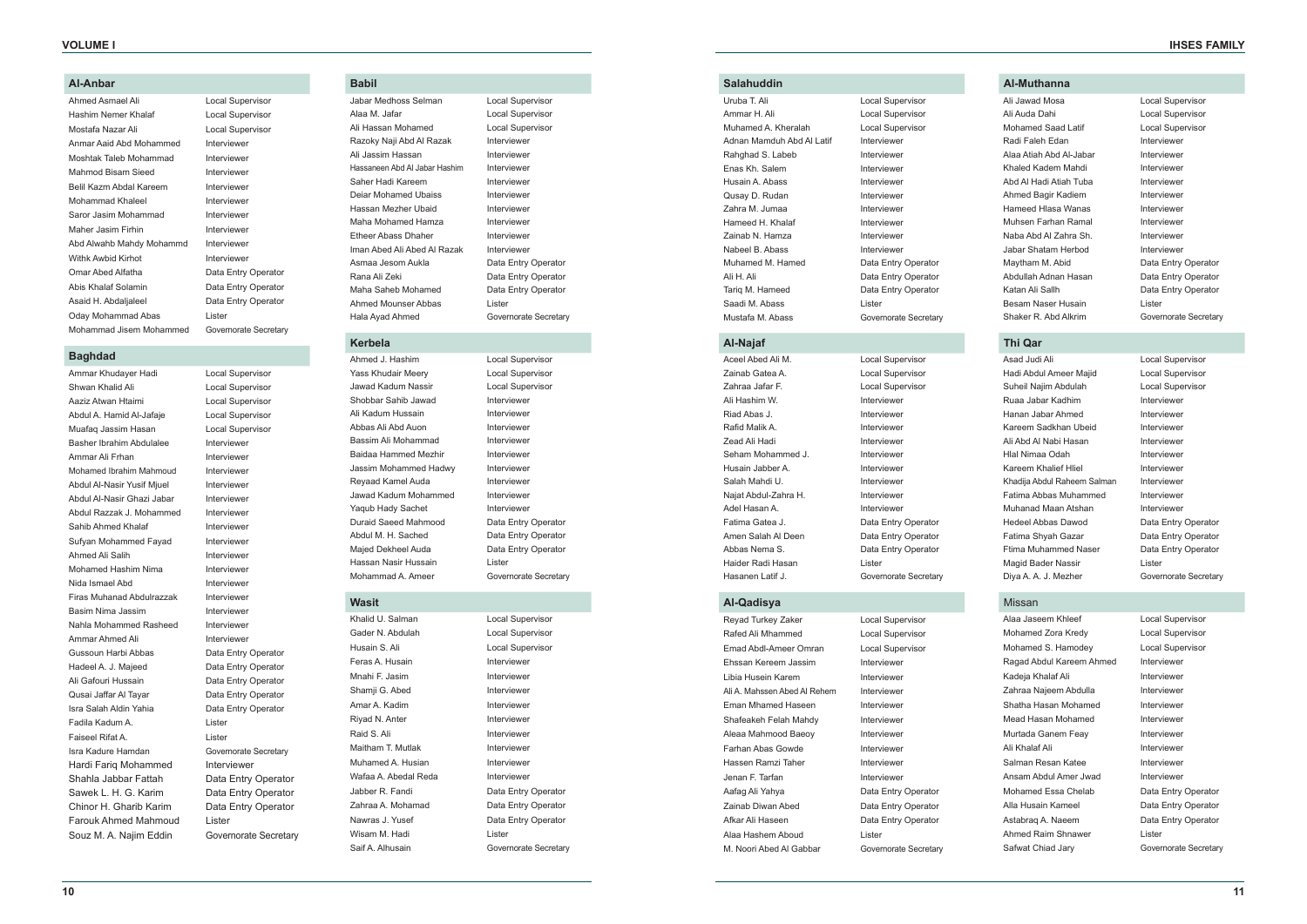#### **Basrah**

| Abdul-Kadhum Jabir       |
|--------------------------|
| Udei Jasim Muhammad      |
| Ammar Kadhm Muhammad     |
| Udei Mahmud Taha         |
| Mustafa Muhamed Khudeir  |
| Ehsan Abdul-Hadi Jawad   |
| Muhammad Mustafa Nasir   |
| Hiba Khalaf Muhamed      |
| Shiruq Kalaf Muhammad    |
| Suhad Ali Muhamed        |
| Gasan Hadi Hussein       |
| Alaa Mahmud Taha         |
| Enass Farik Shakir       |
| Muslim Rahim Jarah       |
| Esraa M. Hussein         |
| Abedul Amer Abdul Shahid |
| Fuad Maiid Shamki        |

Local Supervisor Local Supervisor **Local Supervisor Interviewer Interviewer Interviewer Interviewer Interviewer Interviewer** Interviewer Interviewer **Interviewer** Data Entry Operator Data Entry Operator Data Entry Operator **Lister** Governorate Secretary

# **OBJECTIVES, METHODOLOGY, AND HIGHLIGHTS**

### **1. BACKGROUND**

The Republic of Iraq was once considered a leader in household expenditure and income surveys. Its first was conducted in 1946, with follow-up surveys in 1954 and 1961. After the establishment of the Central Statistical Organization (CSO, the precursor to COSIT), household expenditure and income surveys were carried out every three to five years (in 1971/1972, 1976, 1979, 1984/1985, 1988, and 1993), covering all Iraqi governorates (except the 1993 survey, which could not cover the three governorates in Kurdistan Region of Iraq—Sulaimaniya, Erbil, and Duhouk). At the beginning of July 2002, CSO began a socio-economic household survey for 2002/2003 that again excluded those in Kurdistan Region. The survey was designed for a full year, but CSO lost most of its survey questionnaires and the database because of the war and its aftermath. The only usable data were for the months of July, August, and September 2002.

IHSES constitutes the first component of the Poverty Reduction Strategy Project, which the Republic of Iraq is implementing in cooperation with the World Bank. The overall project consists of four components: (i) data collection (IHSES), (ii) poverty and inequality assessment, (iii) analysis of impact of proposed policies, and (iv) a poverty reduction strategy.

With no complete household or expenditure surveys undertaken in more than 14 years, the Central Organization for Statistics and Information Technology (COSIT) and the Kurdistan Region Statistics Organization (KRSO) launched fieldwork on the Iraq Household Socio-Economic Survey (IHSES) on November 1, 2006. The survey was carried out over a full year, covering all governorates including those in Kurdistan Region.

The World Bank provided financial support in addition to technical consultation in defining project objectives, the questionnaire, sample design, and the output tables. The Bank also provided substantial technical support for capacity building of COSIT and KRSO staff involved in fieldwork implementation, preparation of data entry programs, and analysis of the survey indicators using the Statistical Package for the Social Sciences (SPSS).

The Iraqi side prepared the fieldwork implementation plan and mechanism; contributed to the questionnaire and sample design; selected the households; prepared and trained the fieldworkers; updated the lists and maps; and implemented the fieldwork, data entry, and results generation.

This report is the project's first output. Forthcoming reports will provide analysis on the extent and nature of poverty and inequality, including a profile of poor Iraqis, maps of living conditions, impact analysis of existing and proposed government programs (for example, subsidies, safety nets, education, and health services), and other issues. Forthcoming publications will also include excerpts from interviews conducted with the fieldworkers who carried out this survey on the ground, illustrating the human context and personal heroism that might otherwise be disguised by the massive volume of "dry numbers" reported here. The final output of this project will be the poverty reduction strategy itself.

# **2. OBJECTIVES**

The survey has four main objectives. These are to

• Provide data required to establish a new consumer price index (CPI) since the current outdated CPI is based on 1993

- Provide data that will help in the measurement and analysis of poverty.
- data and no longer applies to the country's vastly changed circumstances.
- Provide data that meet the requirements and needs of national accounts.
- Provide other indicators, such as consumption expenditure, sources of income, human development, and time use.

# **3. QUESTIONNAIRE**

#### **A. Preparation**

A socio-economic survey questionnaire implemented by COSIT in 2002 served as version zero in creating the 2007 IHSES questionnaire. Version zero went through nine subsequent iterations before the final version emerged on June 6, 2006. Two rounds of pre-testing were carried out in September and November 2005. Revisions were made based on feedback from the field team, World Bank experts, and others. Seven other iterations took place before the final version was implemented in a pilot survey in March 2006. The questionnaire was revised again after the pilot survey. This process culminated with the final version of the questionnaire that was adopted and implemented for the actual survey.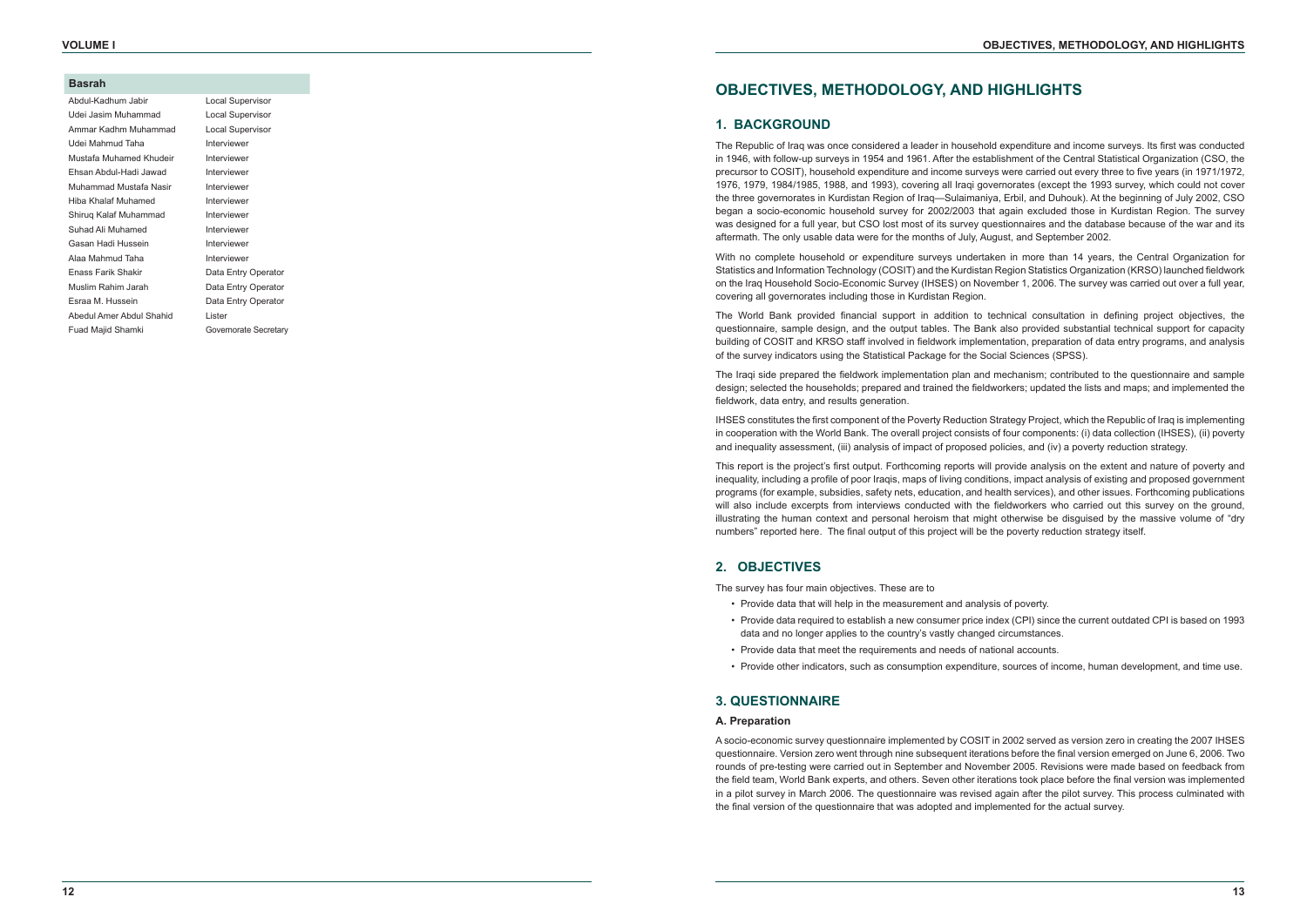#### **B. The pre-test**

A pre-test was necessary to test the questionnaire and the related field manual, and to determine the actual requirements for implementing the survey. The pre-test was carried out in two rounds in Baghdad and Diala governorates. A sample of 12 households, selected across social levels, was tested from September 22–24 in Baghdad and in the rural areas of Diala. The second round was conducted on October 31 and November 1 among 20 households in urban areas of Baghdad and rural areas of Diala.

COSIT prepared detailed reports covering implementation, teamwork, interview results, the time required to collect data, and comments on the questionnaire and manual. These reports were shared with the World Bank, which helped with a comprehensive questionnaire revision in coordination with technical consultants. A team of central supervisors and the staff of the Department of Living Conditions Statistics participated in the implementation of the pre-test.

#### **C. Pilot survey**

A pilot survey was conducted on March 15, 2006, to identify deficiencies and to ensure solid procedures for technical implementation and logistics. The pilot survey was carried out in Baghdad, Al-Qadisiya, Basrah, Sulaimaniya, and Duhouk. A sample of 216 households was selected. Thirty-six households were selected in the urban and rural areas of each governorate (except Baghdad, where 72 households were selected because of its population weight). The reference period for household consumption expenditure was 10 days. Fieldwork was conducted over 18 days. This allowed all sections of the questionnaire to be completed and the household diary expenditure data to be exported as planned.

In addition, a field manual (Volume III, Annex 4) was prepared to assist fieldworkers in filling out each section of the questionnaire. During subsequent fieldwork, this manual was updated continuously as needed.

COSIT conducted a training course in Baghdad on March 6–9 for pilot survey staff. Seventy-one COSIT staff members participated, including 6 central supervisors, 5 governorate coordinators, 12 local supervisors, 36 interviewers, and 12 data entry operators. In addition, senior COSIT personnel from the Living Conditions Department participated. The field manual was explained. Data entry was performed at the centers of the pilot survey governorates, where COSIT provided the instructional equipment and materials. Following the survey, COSIT prepared a comprehensive report on technical and logistical challenges encountered during the implementation process. The recommendations in COSIT's report were approved, after which the questionnaire and manual were amended in coordination with the Bank consultants.

#### **D. Questionnaire parts**

The questionnaire (Volume III, Annex 3) consists of five parts, each with several sections.

where  $Z^2_{1\text{-}a_{/2}}$  equals 1.96 (at the 95 percent confidence level). An upper bound for  $P(1-P)$  is 0.25. The maximum acceptable error for the estimation of proportions was set to 7.7 percent, and the design effect (*deff*) was assumed to be 2. In all, 972 households were selected in each governorate, except Baghdad where the sample size was 1,620 households. Table I-1 summarizes the allocation of the sample into rural, urban, and metropolitan areas by governorate.

| Part One—Socio-Economic Data                              |
|-----------------------------------------------------------|
| Section 1: Household Roster                               |
| Section 2: Rations Received and Consumption of Provisions |
| Section 3: Housing                                        |
| Section 4: Education                                      |
| Section 5: Health                                         |
| Section 6: Activities, Entertainment, and Hobbies         |
| Section 7: Job Search and Past Employment                 |
| Part Two—Monthly, Quarterly, and Annual Expenditures      |

|  | Section 8: Expenditures on Nonfood Services and Commodities (past 30 days)    |  |
|--|-------------------------------------------------------------------------------|--|
|  | Section 9: Expenditures on Nonfood Services and Commodities (past 90 days)    |  |
|  | Section 10: Expenditures on Nonfood Services and Commodities (past 12 months) |  |

Part Three—Expenditure, Income, and Other

| Section 11: Daily Expenditure on Repetitive Food and Nonfood Commodities |
|--------------------------------------------------------------------------|
| Section 12: Jobs during the Previous 12 Months                           |
| Section 13: Wage Earnings                                                |
| Section 14: Nonwage Earning Activities                                   |
| Section 15: Income from Property and Transfers                           |
| Section 16: Durable Goods                                                |
| Section 17: Loans, Credits, and Assistance                               |
| Section 18: Risk                                                         |
|                                                                          |

Part Four—Diary of Daily Expenditure on Food Commodities

Part Five—Time-Use Sheet

#### **Table I-1. Number of Urban-Rural Households by Governorate**

|              |                               | <b>Urban</b> areas |                          |              |              |
|--------------|-------------------------------|--------------------|--------------------------|--------------|--------------|
| Governorate  | <b>Governorate</b><br>centers | Other urban areas  | <b>Total urban areas</b> | <b>Rural</b> | <b>Total</b> |
| Duhouk       | 324                           | 324                | 648                      | 324          | 972          |
| Ninevah      | 324                           | 324                | 648                      | 342          | 972          |
| Sulaimaniya  | 324                           | 324                | 648                      | 342          | 972          |
| Kirkuk       | 324                           | 324                | 648                      | 342          | 972          |
| Erbil        | 324                           | 324                | 648                      | 342          | 972          |
| Diala        | 324                           | 324                | 648                      | 342          | 972          |
| Al-Anbar     | 324                           | 324                | 648                      | 342          | 972          |
| Baghdad      | 972                           | 324                | 1,296                    | 324          | 1,620        |
| Babil        | 324                           | 324                | 648                      | 342          | 972          |
| Kerbela      | 324                           | 324                | 648                      | 342          | 972          |
| Wasit        | 324                           | 324                | 648                      | 342          | 972          |
| Salahuddin   | 324                           | 324                | 648                      | 342          | 972          |
| Al-Najaf     | 324                           | 324                | 648                      | 342          | 972          |
| Al-Qadisiya  | 324                           | 324                | 648                      | 342          | 972          |
| Al-Muthanna  | 324                           | 324                | 648                      | 342          | 972          |
| Thi Qar      | 324                           | 324                | 648                      | 342          | 972          |
| Missan       | 324                           | 324                | 648                      | 342          | 972          |
| Basrah       | 324                           | 324                | 648                      | 342          | 972          |
| <b>Total</b> | 6,480                         | 5,832              | 12,312                   | 5,832        | 18,144       |

### **4. SAMPLE**

#### **A. Design**

The survey was designed to visit 18,144 households—324 households in each of 56 strata, defined as the rural, urban, and metropolitan portions of each of Iraq's 18 governorates. Baghdad, with five strata, was the exception. The following formula was used to calculate the sample size in each stratum:

$$
n = \frac{Z_{1-a/2}^2 \cdot P(1-P). \text{deff}}{E^2} \tag{1.1}
$$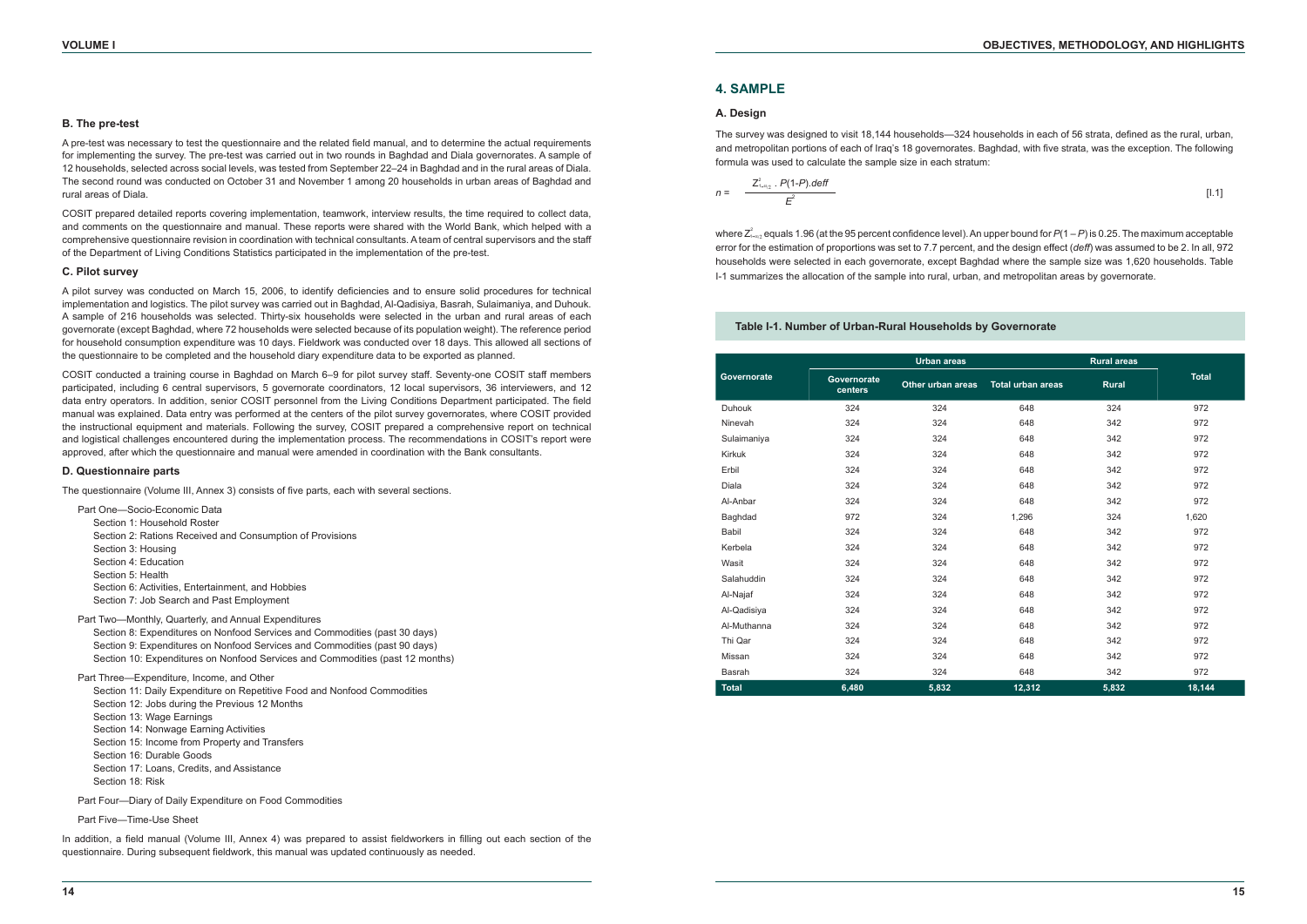#### **B. Sample frame**

The 1997 population census frame was applied to the 15 governorates that participated in the census (the three governorates in Kurdistan Region of Iraq were excluded). For Sulaimaniya, the population frame prepared for the compulsory education project was adopted. For Erbil and Duhouk, the enumeration frame implemented in the 2004 Iraq Living Conditions Survey was updated and used.

The population covered by IHSES included all households residing in Iraq from November 1, 2006, to October 30, 2007, meaning that every household residing within Iraq's geographical boundaries during that period potentially could be selected for the sample.

#### **C. Primary sampling units and the listing and mapping exercise**

The 1997 population census frame provided a database for all households. The smallest enumeration unit was the village in rural areas and the *majal* (census enumeration area), which is a collection of 15–25 urban households. The majals were merged to form Primary Sampling Units (PSUs), containing 70–100 households each. In Kurdistan, PSUs were created based on the maps and frames updated by the statistics offices. Villages in rural areas, especially those with few inhabitants, were merged to form PSUs.

Selecting a truly representative sample required that changes between 1997 and the pilot survey be accounted for. The names and addresses of the households in each sample point (that is, the selected PSU) were updated; and a map was drawn that defined the unit's borders, buildings, houses, and the streets and alleys passing through. All buildings were renumbered. A list of heads of household in each sample point was prepared from forms that were filled out and used as a frame for selecting the sample households.

#### **D. Sampling Stages**

The sample was selected in two stages. In the first stage, 54 sample points were selected within each stratum through systematic sampling with probability proportional to size. Each of the 3,024 sample points was then mapped and listed to reflect changes from 1997 to 2006. In the second stage, a cluster of six households was selected from each sample point using systematic equal probability sampling.

The total sample was thus composed of six households in each of 3,024 sample points. The IHSES survey visited the same nominal sample selected for the Multiple Indicator Cluster Survey 2006 (MICS) and the Iraq Family Health Survey 2006 (IFHS).

#### **E. Sample Point Trios and Survey Waves**

The sample points in each governorate (270 in Baghdad and 162 in each of the other governorates) were sorted into groups of three neighboring sample points, together called trios—90 trios in Baghdad and 54 per governorate elsewhere. (Note that the three sample points in each trio do not necessarily belong to the same stratum.) Keeping fieldworkers in close proximity to each other simplified transportation and permitted fieldworkers to assist one another.

The one-year reference period for the survey was broken down into 18 waves. The work carried out during each wave continued for 20 or 21 days. Field staff were organized into teams that each consisted of three interviewers, one data entry operator, and a local supervisor. Each team interviewed one trio during each survey wave. The survey used 56 teams in total—five teams in Baghdad and three in each of the other governorates. The 18 trios assigned to each team were allocated into survey waves at random. Figure I-1 illustrates the implementation plan for the interviewers in one team for the first wave.



**Figure I-1. Implementation Plan for Interviewers in One Team (First Wave)**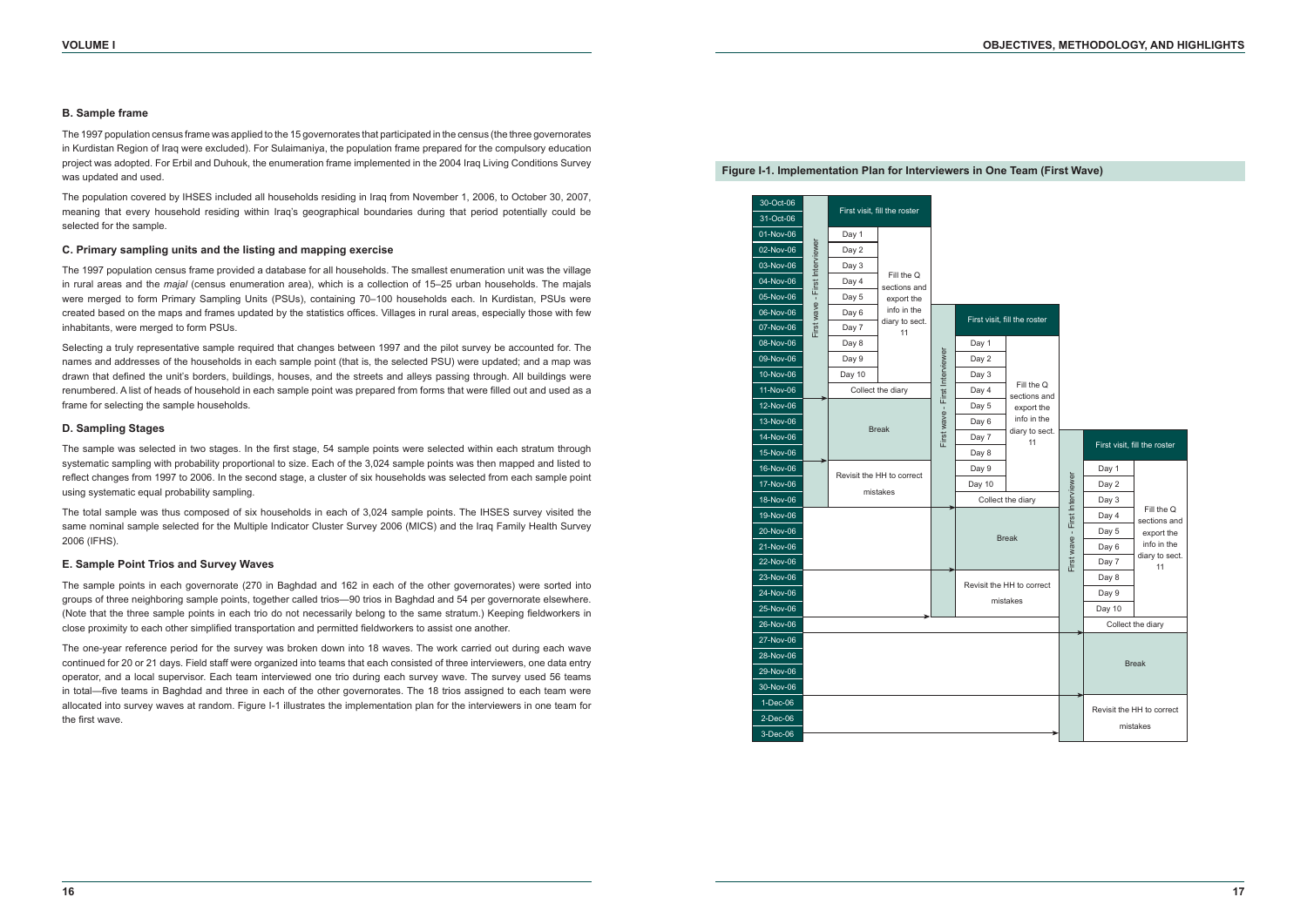#### **F. Exceptional Measures**

Sometimes a team could not visit a cluster during the allocated wave because of unsafe security conditions. When this happened, that cluster was then swapped with another cluster from a randomly selected future wave that was considered more secure. If none were considered secure, a sample point was randomly selected from among those that had been visited already. The team then visited a new cluster within that sample point. (That is, the team visited six households that had not been previously interviewed.) The original cluster as well as the new cluster were both selected by systematic equal probability sampling.

Remarkably few of the original clusters could not be visited during the fieldwork. Nationally, less than 2 percent of the original clusters (55 of 3,024) had to be replaced. Of the original clusters, 20 of 54 (37 percent) could not be visited in the stratum of "Kirkuk/other urban" and 19 of 54 (35 percent) could not be visited in "Ninevah/other urban." The other strata had far fewer clusters that could not be visited (Table I-2). In the city of Baghdad, all original clusters were visited; in the stratum "Baghdad/rural," only 6 of 54 original clusters (11 percent) could not be visited and had to be replaced.

The required sample size of 54 clusters in Kirkuk was obtained through two means. First, eight new clusters were selected in previously visited sample points, using the approach described above. Second, 12 clusters were selected in new residential areas that had not existed at the time of the original sample frame. These 12 clusters were selected from among the newly identified PSUs using the same two-phase sampling method that had been used for the original clusters. All 54 clusters in Kirkuk were visited during the normal fieldwork period (that is, during waves 1 to 18). To account for the new residential area, the population of Kirkuk (used for constructing weights) was increased by 38,000, bringing the revised population to 1,129,000.

In Sulaimaniya, a new residential area was added that had not existed at the time of the original sample frame. Eighteen additional clusters were selected from among the newly identified PSUs with the same two-phase sampling method used for the original clusters. This brought the total number of clusters in Sulaimaniya to 72. The additional 18 clusters were visited after the completion of wave 18. The fieldwork for these additional 18 clusters is referred to as waves 19 and 20. The population of Sulaimaniya (used for constructing weights) was not increased because the population of the new residential areas moved from within the same governorate.

In Erbil and Duhouk governorates, waves 3, 4, and 5 could not be implemented as planned for logistical reasons. The fieldwork for these three waves was deferred until wave 18 was completed. The fieldwork period was compressed by eliminating breaks so that the work of the three waves was completed in the time normally allocated to two waves. These additional waves are referred to as waves 19 and 20.

**Table I-2. Original Clusters that Could Not Be Visited and Had to Be Replaced**

| <b>Stratum</b>                  | <b>Number of clusters</b><br>originally selected | <b>Number of clusters not</b><br>visited/replaced |
|---------------------------------|--------------------------------------------------|---------------------------------------------------|
| Baghdad, Rural                  | 54                                               | 6                                                 |
| Wasit, Rural                    | 54                                               | 8                                                 |
| Al-Qadisiya, Governorate Center | 54                                               | 4                                                 |
| Ninevah, Other Urban            | 54                                               | 19                                                |
| Ninevah, Rural                  | 54                                               | 8                                                 |
| Al-Anbar, Rural                 | 54                                               | $\overline{2}$                                    |
| Kirkuk. Other Urban             | 54                                               | 20                                                |

# **Table I-3. Response Rates by Governorate (%)**

### **G. Selection probability and sampling weights**

The selection probability *p*(*hij*) of household (*hij*) in PSU (*hi*) of stratum (*h*) is given by

#### *p*(*hij*) = [*k*(*h*) *n*(*hi*) *m*(*hi*)] / [*N*(*h*) *n*'(*hi*)] [I.2]

where k(*h*) is the number of PSUs selected in stratum (*h*); n(hi) is the number of households in PSU (*hi*) as per the 1997 census; N(*h*) is the total number of households in stratum (*h*) as per the 1997 census; m(*hi*) is the number of households in selected PSU (*hi*); and n'(*hi*) is the number of households in PSU (*hi*) as per the 2006 listing operation.

#### **H. Time-use sample**

The IHSES questionnaire on time use (Annex 3, Part 5) covered all household members aged 10 years and older. A subsample of one-third of the households was selected (the second and fifth of the six households in each sample point). The second and fourth visits were designated for completion of the time-use sheet, which covered all activities performed by every member of the household.

#### **I. Response rates**

IHSES reached a total of 18,144 households. Interviews were fully carried out for 98.62 percent of these households. As shown in Table I-3, the highest interview rates were in Missan (99.8 percent), Al-Muthanna (99.7 percent), and Al-Najaf (99.6 percent) governorates. The lowest were in Duhouk (92.4 percent), Diala (92.8 percent), and Al-Anbar (94.3 percent) governorates. Among the 1.39 percent of interviews that were not fully completed, 0.55 percent were partially achieved; no usable information was obtained from 0.06 percent; 0.33 percent refused the interviews; 0.33 percent of the households could not be found; 0.01 percent of the houses could not be found; 0.08 percent of the housing units were found to be unoccupied; and 0.03 percent of the housing units turned out to be seasonal.

| Table i-3. Response Rates by Governorate (%) |                 |             |                 |  |  |  |
|----------------------------------------------|-----------------|-------------|-----------------|--|--|--|
| Governorate                                  | <b>Response</b> | Governorate | <b>Response</b> |  |  |  |
| <b>Duhouk</b>                                | 92.4            | Kerbela     | 98.4            |  |  |  |
| Ninevah                                      | 99.5            | Wasit       | 98.2            |  |  |  |
| Sulaimaniya                                  | 95.7            | Salahuddin  | 98.8            |  |  |  |
| <b>Kirkuk</b>                                | 98.3            | Al-Najaf    | 99.6            |  |  |  |
| Erbil                                        | 96.5            | Al-Qadisiya | 99.4            |  |  |  |
| <b>Diala</b>                                 | 92.8            | Al-Muthanna | 99.7            |  |  |  |
| Al-Anbar                                     | 94.3            | Thi Qar     | 98.5            |  |  |  |
| Baghdad                                      | 98.6            | Missan      | 99.8            |  |  |  |
| Babil                                        | 98.1            | Basrah      | 98.9            |  |  |  |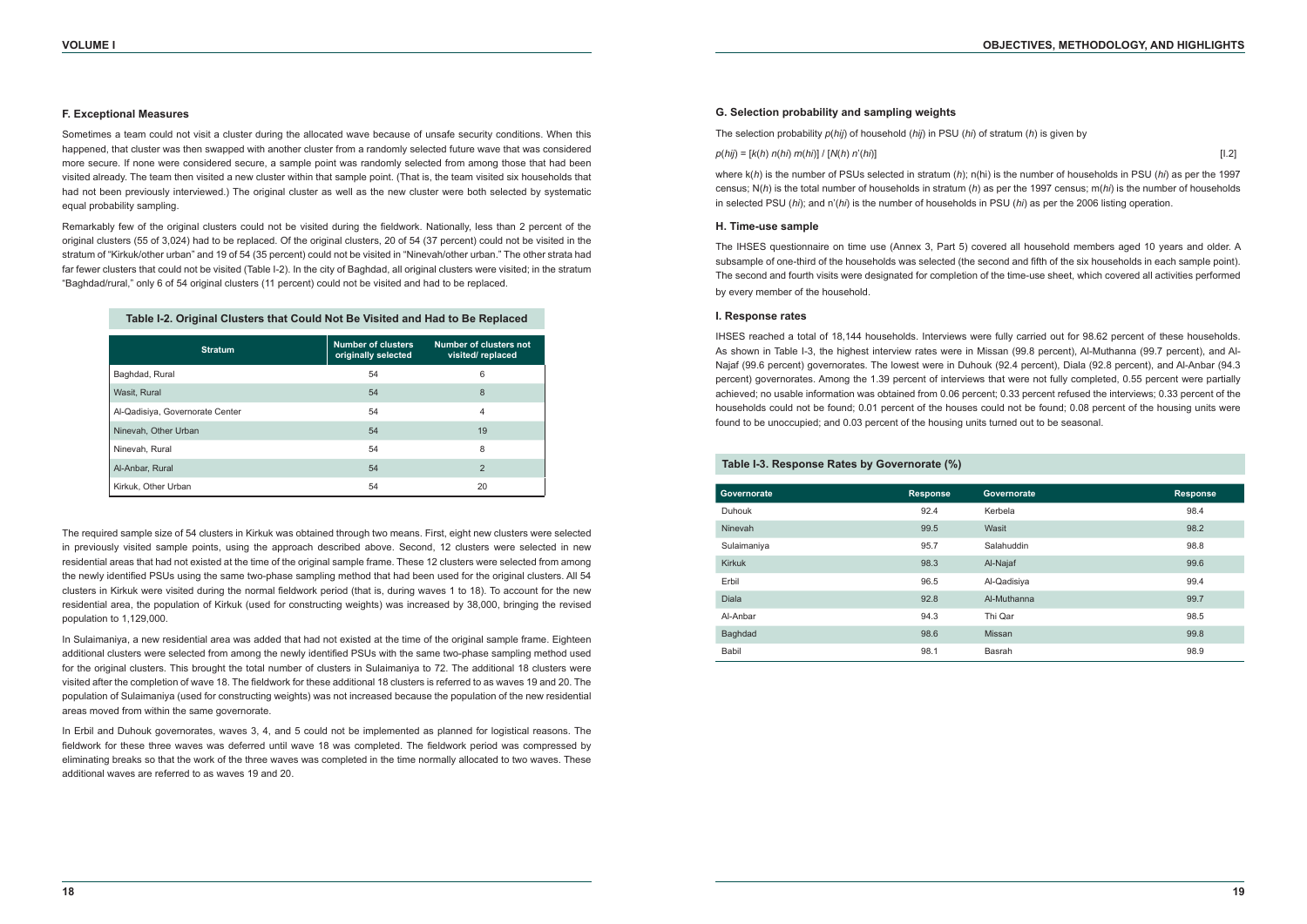# **5. SURVEY TEAM**

Data collecting responsibility for each trio in a wave was assigned to a field team comprising a supervisor, three interviewers, and a data entry operator. The overall survey was organized as follows:

| Director of the survey          | Head of COSIT                                                                                                                                                                                                                                                                                                                                           |
|---------------------------------|---------------------------------------------------------------------------------------------------------------------------------------------------------------------------------------------------------------------------------------------------------------------------------------------------------------------------------------------------------|
| Director of the operations room | Director general for technical affairs, COSIT                                                                                                                                                                                                                                                                                                           |
| Data management advisor         | Head of KRSO                                                                                                                                                                                                                                                                                                                                            |
| <b>Fieldwork advisor</b>        | Director of Sulaimaniya statistics office                                                                                                                                                                                                                                                                                                               |
| Fieldwork manager               | Head of living conditions statistics, COSIT                                                                                                                                                                                                                                                                                                             |
| Data management                 | One member of the computer department, COSIT                                                                                                                                                                                                                                                                                                            |
| <b>Regional coordinators</b>    | 13 specialized technical staff (COSIT) assigned to the training of working<br>teams in each governorate, supervision, and field checks to the regions.                                                                                                                                                                                                  |
| Data entry central supervision  | 10 staff from the computer department of COSIT, who were charged with<br>following up on data entry processes, receiving the completed data files from<br>assigned staff, and checking accuracy before forwarding files to the data<br>manager.                                                                                                         |
| <b>Governorate coordinators</b> | 18 administrators (the statistics office directors from respective governorates),<br>who facilitated survey implementation and supervised the field teams and<br>survey staff in respective governorates.                                                                                                                                               |
| <b>Local supervision</b>        | 56 newly recruited local supervisors who were experienced in statistical work<br>or had participated in implementation of previous COSIT surveys. Their role<br>was to manage three interviewers and one data entry operator, to attend<br>some interviews carried out by the interviewers, and to office- and field-check<br>completed questionnaires. |
| <b>Interviewers</b>             | 168 newly recruited interviewers to visit households, conduct interviews, and<br>collect data.                                                                                                                                                                                                                                                          |
| Data entry operators            | 56 persons recruited for their specialized skills and qualifications. Their task was<br>to enter information from the field teams at the governorate center. Because<br>decentralized data entry was new in COSIT, one data entry supervisor was<br>assigned for every three governorates, except Baghdad, where one supervisor<br>was allocated.       |
| Listers and mappers             | 18 persons contracted for their specialized skill and qualifications. Each was<br>responsible for updating one governorate's selected PSUs, preparing lists of<br>PSU households, and preparing PSU maps or drawings showing all buildings<br>and houses.                                                                                               |
| <b>Governorate secretaries</b>  | 18 persons contracted for their specialized skills and qualifications. Their role<br>was to communicate with the center, including regular reports and transmitting<br>supervision forms.                                                                                                                                                               |





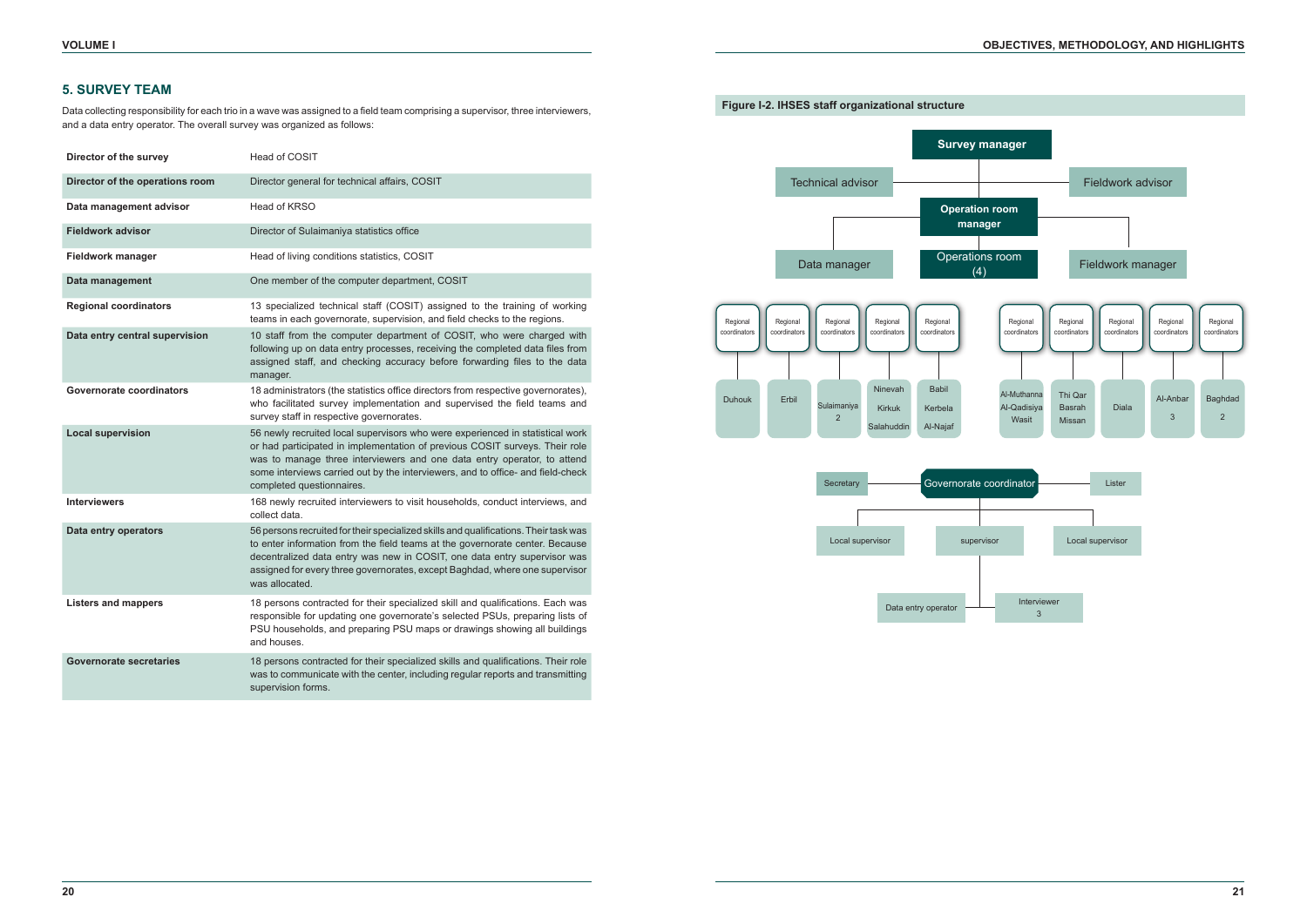# **6. FIELDWORK**

#### **A. Field visit schedule**

A time schedule was prepared to follow up on the recording of the daily household expenditures and to ensure accurate completion of the five-part questionnaire. Seven field visits were scheduled for each household. The schedule covered all tasks—from the first visit, when the daily expenditure diary was handed over to the household, to recovering the diary on the final visit. Table I-4 shows the schedule of visits for collecting, entering, and correcting data. The interviewers delivered their finished questionnaires to the data entry operators for processing. When errors, gaps, or inconsistencies emerged, the data entry operators issued rejection reports. Interviewers would then revisit the households according to the schedule.

### **Table I-4. Schedule for Collecting, Entering, and Correcting Household Data**

| <b>Visits</b>           | <b>Data Collection</b>                                                                                                                                  | <b>Data Entry</b>                                                        | <b>Rejections/Correction</b>                                                                                                                                                   |
|-------------------------|---------------------------------------------------------------------------------------------------------------------------------------------------------|--------------------------------------------------------------------------|--------------------------------------------------------------------------------------------------------------------------------------------------------------------------------|
| <b>First visit</b>      | Distribute the booklet, encouraging households to<br>record expenditure data by the following day, and<br>fill out part 1 of the questionnaire.         |                                                                          |                                                                                                                                                                                |
| <b>Second</b><br>visit  | Fill out sections 2 and 3 and the time-use sheet<br>for the second household in the cluster, export<br>expenditure data from the diary to section 11.   |                                                                          |                                                                                                                                                                                |
| <b>Third visit</b>      | Fill out sections 4, 5, 6, and 7, and export<br>expenditure data from the diary to section 11.                                                          |                                                                          |                                                                                                                                                                                |
| <b>Fourth</b><br>visit  | Fill out sections 8, 9, 10, and the time-use sheet<br>of the fifth household in the cluster: transfer<br>expenditure data from the diary to section 11. | Receive part 1 of<br>the questionnaire.                                  | Deliver rejections on the<br>second day.                                                                                                                                       |
| <b>Fifth visit</b>      | Fill out sections 12, 13, 14, 15, and export<br>expenditure data from the diary to section 11.                                                          | Receive corrections<br>of part 1, and<br>receive part 2.                 | Deliver the rejections on<br>the second day for sections<br>1 and 2.                                                                                                           |
| <b>Sixth visit</b>      | Fill out sections 16, 17, 18, and export expenditure<br>data from the diary to section 11.                                                              |                                                                          |                                                                                                                                                                                |
| <b>Seventh</b><br>visit | Withdraw the diary from the households, export<br>expenditure data of the 10th day to section 11, and<br>review inconsistent data from any sections.    | Receive corrections<br>of sections 1 and 2.<br>and receive section<br>3. | In the remaining days of<br>the wave, deliver rejection<br>reports for all sections as<br>needed; receive corrections<br>and rerun the program to<br>complete all corrections. |

### **B. Wave timetable**

The survey was in the field from October 30, 2006, through November 8, 2007. Each interviewer worked 360 days. The first interviewer began on October 30, 2006, and ended on October 24, 2007. The third interviewer began on November 14, 2006, and ended on November 8, 2007. The end of the survey corresponded to completion of the third interviewer's work.

An 18-wave timetable was prepared for the interviewer teams. Table I-5 shows the first working day for each interviewer, the start date for registering daily expenditures in the 10-day logbook left with each household, and the final working day for the cleanup period in which households could be revisited and mistakes corrected.

### **Table I-5. Schedule for Collecting, Entering, and Correcting Household Data**

| <b>Interviewer</b> | <b>First working day</b>                | <b>Start of registration</b><br>in daily logbook | <b>Start of registration</b><br>in daily logbook | <b>Final working day</b>                                                                       |
|--------------------|-----------------------------------------|--------------------------------------------------|--------------------------------------------------|------------------------------------------------------------------------------------------------|
|                    | <b>First interviewer</b>                | 30-10-2006                                       | 01-11-2006                                       | 18-11-2006                                                                                     |
| <b>First Wave</b>  | Second interviewer                      | 06-11-2006                                       | 08-11-2006                                       | 25-11-2006                                                                                     |
|                    | Third interviewer                       | 14-11-2006                                       | 16-11-2006                                       | 03-12-2006                                                                                     |
|                    |                                         |                                                  |                                                  |                                                                                                |
|                    | <b>First interviewer</b>                | 19-11-2006                                       | 21-11-2006                                       | 08-12-2006                                                                                     |
| <b>Second Wave</b> | Second interviewer                      | 26-11-2006                                       | 28-11-2006                                       | 15-12-2006                                                                                     |
|                    | Third interviewer                       | 04-12-2006                                       | 06-12-2006                                       | 23-12-2006                                                                                     |
|                    |                                         |                                                  |                                                  |                                                                                                |
|                    | <b>First interviewer</b>                | 09-12-2006                                       | 11-12-2006                                       | 28-12-2006                                                                                     |
| <b>Third Wave</b>  | Second interviewer                      | 16-12-2006                                       | 18-12-2006                                       | 04-01-2007                                                                                     |
|                    | Third interviewer                       | 24-12-2006                                       | 26-12-2006                                       | 12-01-2007                                                                                     |
|                    |                                         |                                                  |                                                  |                                                                                                |
|                    | <b>First interviewer</b>                | 29-12-2006                                       | 31-12-2006                                       | 17-01-2007                                                                                     |
| <b>Fourth Wave</b> | Second interviewer                      | 05-01-2007                                       | 07-01-2007                                       | 24-01-2007                                                                                     |
|                    | Third interviewer                       | 13-01-2007                                       | 15-01-2007                                       | 01-02-2007                                                                                     |
|                    |                                         |                                                  |                                                  |                                                                                                |
|                    | <b>First interviewer</b>                | 18-01-2007                                       | 20-01-2007                                       |                                                                                                |
| <b>Fifth Wave</b>  | Second interviewer                      | 25-01-2007                                       | 27-01-2007                                       |                                                                                                |
|                    | Third interviewer                       | 02-02-2007                                       | 04-02-2007                                       |                                                                                                |
|                    |                                         |                                                  |                                                  |                                                                                                |
|                    | <b>First interviewer</b>                | 07-02-2007                                       | 09-02-2007                                       | 06-02-2007<br>13-02-2007<br>21-02-2007<br>26-02-2007<br>05-03-2007<br>13-03-2007<br>18-03-2007 |
| <b>Sixth Wave</b>  | Second interviewer                      | 14-02-2007                                       | 16-02-2007                                       |                                                                                                |
|                    | Third interviewer                       | 22-02-2007                                       | 24-02-2007                                       |                                                                                                |
|                    |                                         |                                                  |                                                  |                                                                                                |
|                    | <b>First interviewer</b>                | 27-02-2007                                       | 01-03-2007                                       |                                                                                                |
| Seventh Wave       | Second interviewer                      | 06-03-2007                                       | 08-03-2007                                       | 25-03-2007                                                                                     |
|                    | Third interviewer                       | 14-03-2007                                       | 16-03-2007                                       | 02-04-2007                                                                                     |
|                    |                                         |                                                  |                                                  |                                                                                                |
|                    | <b>First interviewer</b>                | 19-03-2007                                       | 21-03-2007                                       | 07-04-2007                                                                                     |
| <b>Eight Wave</b>  | Second interviewer                      | 26-03-2007                                       | 28-03-2007                                       | 14-04-2007                                                                                     |
|                    | Third interviewer                       | 03-04-2007                                       | 05-04-2007                                       | 22-04-2007                                                                                     |
|                    |                                         |                                                  |                                                  |                                                                                                |
|                    | <b>First interviewer</b>                | 08-04-2007                                       | 10-04-2007                                       | 27-04-2007                                                                                     |
| <b>Ninth Wave</b>  | Second interviewer<br>Third interviewer | 15-04-2007                                       | 17-04-2007                                       | 04-05-2007                                                                                     |
|                    |                                         | 23-04-2007                                       | 25-04-2007                                       | 12-05-2007                                                                                     |
|                    | <b>First interviewer</b>                |                                                  |                                                  |                                                                                                |
| <b>Tenth Wave</b>  | Second interviewer                      | 28-04-2007<br>05-05-2007                         | 30-04-2007<br>07-05-2007                         | 17-05-2007<br>24-05-2007                                                                       |
|                    | Third interviewer                       |                                                  |                                                  |                                                                                                |
|                    |                                         | 13-05-2007                                       | 15-05-2007                                       | 01-06-2007                                                                                     |
|                    | <b>First interviewer</b>                | 18-05-2007                                       | 20-05-2007                                       | 06-06-2007                                                                                     |
| Eleventh Wave      | Second interviewer                      | 25-05-2007                                       | 27-05-2007                                       | 13-06-2007                                                                                     |
|                    | Third interviewer                       | 02-06-2007                                       | 04-06-2007                                       | 21-06-2007                                                                                     |
|                    |                                         |                                                  |                                                  |                                                                                                |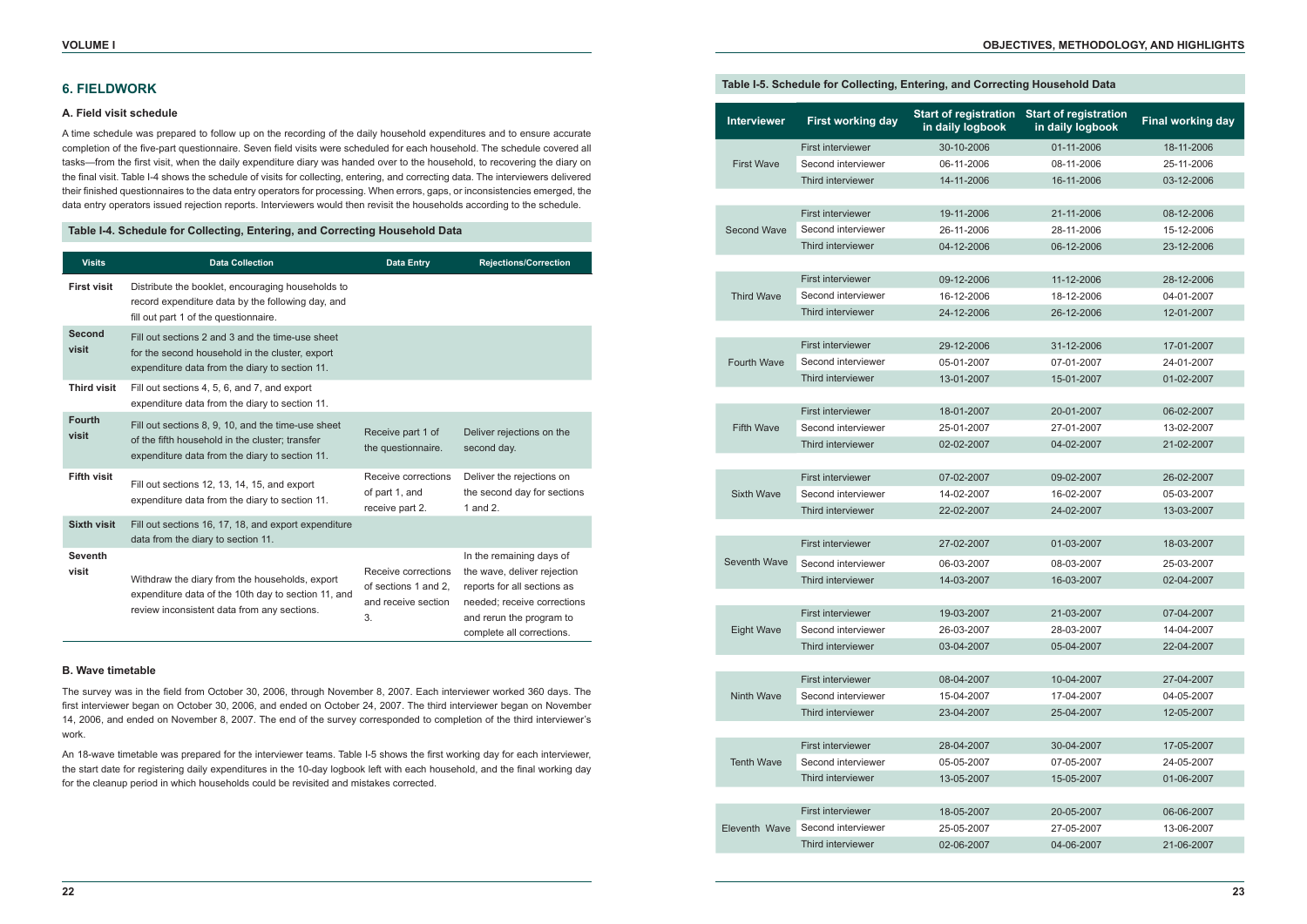| <b>Interviewer</b>  | <b>First working day</b> | <b>Start of registration</b><br>in daily logbook | <b>Start of registration</b><br>in daily logbook | <b>Final working day</b> |
|---------------------|--------------------------|--------------------------------------------------|--------------------------------------------------|--------------------------|
|                     | First interviewer        | 07-06-2007                                       | 09-06-2007                                       | 26-06-2007               |
| <b>Twelfth Wave</b> | Second interviewer       | 14-06-2007                                       | 16-06-2007                                       | 03-07-2007               |
|                     | Third interviewer        | 22-06-2007                                       | 24-06-2007                                       | 11-07-2007               |
|                     |                          |                                                  |                                                  |                          |
|                     | <b>First interviewer</b> | 27-06-2007                                       | 29-06-2007                                       | 16-07-2007               |
| Thirteenth<br>Wave  | Second interviewer       | 04-07-2007                                       | 06-07-2007                                       | 23-07-2007               |
|                     | Third interviewer        | 12-07-2007                                       | 14-07-2007                                       | 31-07-2007               |
|                     |                          |                                                  |                                                  |                          |
|                     | First interviewer        | 17-07-2007                                       | 19-07-2007                                       | 05-08-2007               |
| Fourteenth<br>Wave  | Second interviewer       | 24-07-2007                                       | 26-07-2007                                       | 12-08-2007               |
|                     | Third interviewer        | 01-08-2007                                       | 03-08-2007                                       | 20-08-2007               |
|                     |                          |                                                  |                                                  |                          |
| Fifteenth           | <b>First interviewer</b> | 06-08-2007                                       | 08-08-2007                                       | 25-08-2007               |
| Wave                | Second interviewer       | 13-08-2007                                       | 15-08-2007                                       | 01-09-2007               |
|                     | Third interviewer        | 21-08-2007                                       | 23-08-2007                                       | 09-09-2007               |
|                     |                          |                                                  |                                                  |                          |
|                     | First interviewer        | 26-08-2007                                       | 28-08-2007                                       | 14-09-2007               |
| Sixteenth<br>Wave   | Second interviewer       | 02-09-2007                                       | 04-09-2007                                       | 21-09-2007               |
|                     | Third interviewer        | 10-09-2007                                       | 12-09-2007                                       | 29-09-2007               |
|                     |                          |                                                  |                                                  |                          |
|                     | First interviewer        | 15-09-2007                                       | 17-09-2007                                       | 04-10-2007               |
| Seventeenth<br>Wave | Second interviewer       | 22-09-2007                                       | 24-09-2007                                       | 11-10-2007               |
|                     | Third interviewer        | 30-09-2007                                       | 02-10-2007                                       | 19-10-2007               |
|                     |                          |                                                  |                                                  |                          |
| Eighteenth          | First interviewer        | 05-10-2007                                       | 07-10-2007                                       | 24-10-2007               |
| Wave                | Second interviewer       | 12-10-2007                                       | 14-10-2007                                       | 31-10-2007               |
|                     | Third interviewer        | 20-10-2007                                       | 22-10-2007                                       | 08-11-2007               |

### **C. Training**

The training of the main trainers was carried out in three phases. The first phase was carried out in Beirut in June 2006, including seven days of theoretical training. The second phase was implemented in Iraq. Trainees received applied training, with each trainee filling out all parts of the survey questionnaire for two randomly selected households. The third phase was implemented in Amman in July 2006. The main trainer teams were represented by the regional and governorate coordinators. They discussed the key challenges to be encountered in taking the questionnaire to the field, as well as the training of trainers who would then instruct the fieldworkers.

In September 2006, nine centers were opened across Iraq to train local supervisors, field interviewers, and data entry operators. The training, which was specifically designed and highly tailored to the circumstances of Iraq, continued for 23 days. Trainees received theoretical and applied lessons in data collection and data entry. Questionnaires completed during the training were used to test the data entry program.

Training centers were opened in Sulaimaniya, Erbil, Kirkuk, Ninevah, Baghdad (two centers), Al-Najaf, Al-Qadisiya, and Thi Qar. Altogether, 168 interviewers, 56 local supervisors, 56 data entry operators, and 18 governorate secretaries were trained. A number of staff from the statistics offices in the governorates were also trained (three from each governorate, five from Baghdad) as well as alternate field staff to cover emergencies and dropouts.

# **D. Decentralized data entry, field follow-up, and supervision forms**

Fieldwork consisted of seven visits to each of nearly 18,000 households during 18 waves lasting 20 days each over 12 months. Given the breadth and complexity of this undertaking, a solid and continuous follow-up system was essential.

As soon as Part 1 of the questionnaire was completed and checked by a supervisor, it was handed off to the team's data entry operator. The data entry operator entered the collected information and produced an approval/rejection report flagging anomalies. Reports were returned for follow-up and necessary corrections while the interviewers were still in the field working on Part 2 of the questionnaire. The completed Part 2 and corrected Part 1 was then returned to the data entry staff, with further rejection reports and follow-up as needed. This cycle was continuous for all parts of the survey.

The IHSES Core Team responsible for fieldwork supervision worked closely with World Bank technical consultants. Careful and continuous attention was paid to ensuring highly accurate indicators. When mistakes were detected, corrective measures were drafted and circulated to each governorate. To facilitate field follow-up, office review and data processing were decentralized to the governorate centers so that many potential mistakes were avoided during each wave cycle. IHSES follow-up in the field was systematic but flexible, depending on the evidence provided by the following evaluation forms (Annex 5):

- Form 1. Office check of the questionnaires
- Form 2. Interviewer's performance
- Form 3. Reinterview
- Form 4. Governorate coordinator
- Form 5. Regional supervisor's regional control and checking form
- Form 6. Operations room assessment of the work performed in the governorates

# **7. DATA EDITING AND PROCESSING**

#### **A. Software packages**

The data processing system for the IHSES survey was constructed primarily with CSPro, a specialized package widely used for census and household surveys. In addition, Visual Basic was used to build the user's menu for the system.

Validation rules were established for most fields, with screens to control the entered data. The objectives of these validation rules are to

• Check that all rules and instructions for filling out the questionnaire are followed—for example, skipping between

• Data entry. CSPro was primarily used to write the system. Screens were built to conform with the numbering of the

• Data editing and consistency. CSPro was used to create rejection reports in the three languages used in the survey (Arabic, Kurdish, and English). The programs were prepared to detect and report a total of 315 abnormal situations

- Ensure accurate entry and editing of the questionnaire data.
- fields and filtering the data.
- Provide capacity to detect, follow up, and correct inconsistencies.
- Data entry, editing, and data processing employed the following programs:
- questionnaire items and the field names.
- in the data.
- produced files corresponding to the parts of the questionnaire.
- SPSS in order to create the output tables.
- location to follow up and download files from the data entry computers in the field.

• Exporting data to the system to produce output tables. SPSS was used to produce output tables. A separate program was designed to transfer the raw data into the SPSS databases for statistical analysis. The exporting process

• Processing for remaining rejections. The STATA software package was used to create programs to check and correct unresolved errors or rejections in the data files after the fieldwork had ended. These programs relied on mathematical and statistical methods and comparisons among households and governorates. They were able to identify outliers and adjust values automatically. When these data checks were complete, the files were converted from STATA to

• Remote access. Log-Me-In service through the Internet was used, allowing the data management team at a central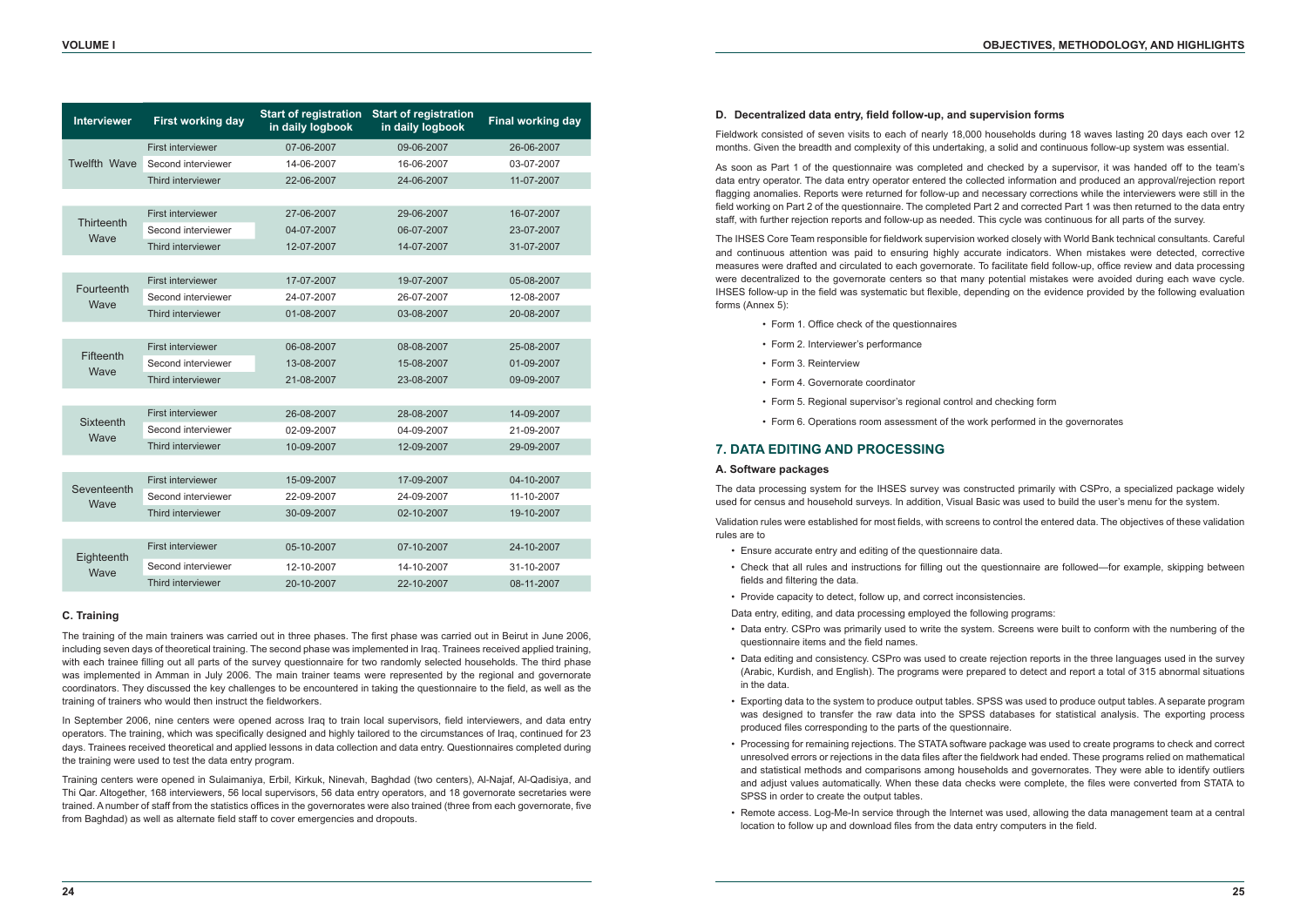#### **B. Stages of data processing**

To ensure accuracy and consistency, the data were edited at the following stages:

*Interviewer*. Doublechecks all answers on the household questionnaire, confirming that they are clear and correct. Writes in codes by hand for each field. Some calculations are made within the questionnaire.

*Local supervisor*. Checks to make sure that questionnaire has been completed correctly before being forwarded to the data entry operator.

*Data management.* During data entry, rejected items are flagged through editing and a consistency check program, based on validation rules and price ranges specified in the program. These controls are repeated, first during the entry sessions and then when the data is entirely entered. The same entry program is used, with adaptations for interactive work and for batch-runs without entry operators.

*World Bank consultants in coordination with the COSIT data management team.* The World Bank technical consultants use additional programs in SPSS and STATA to examine and correct remaining inconsistencies within the data files. The software detects errors by analyzing questionnaire items according to the expected parameters for each variable.

*Statistical analysis*. After exporting the data files from CSPro to SPSS, the Statistical Analysis Unit uses program commands to identify irregular or nonlogical values, in addition to auditing some variables.

# **8. ORGANIZATION AND USE OF THE TABULATION REPORT**

#### **A. Organization of the report**

The following section of Volume I provides some selected highlights from the data tables in Volume II. These highlights are not comprehensive, nor are they necessarily the "most important" findings from the survey. They are presented here only to illustrate the wealth of socio-economic information that is now available to be mined.

Volume II presents actual data tables. The 10 sections of cross-tabulations correspond to the main sections of the IHSES questionnaire. Most of the tables show distributions by percentages of individuals or households. In most cases, the variables are disaggregated by relevant categories such as governorate, urban-rural, male-female, and income level. The first table in each section (except Time Use, section 6) provides an overview showing the actual number of observations in each response category, as well as the percent of the total represented by that response.

Volume III of the report is comprised of five annexes. Annex 1 (Standard Error) refers to confidence interval and standard error tables. Annex 2 shows the statistical classifications used in coding the questionnaire. Annex 3 contains the complete questionnaire. Annex 4 contains the field manual used to train interviewers and to guide day-to-day work in the field. Annex 5 contains the evaluation and supervision forms.

#### **B. A cautionary note on price-based data and its use of this report**

The IHSES database provides a foundation; it is not the end in itself. The data presented in Volume II will now be processed further and built upon to create an analytic framework for policy planning based on evidence. It should be emphasized that the presentation of data in Volume II should not be confused with the forthcoming analysis of these data. The present Tabulation Report simply shows first results in an organized tabular format.

It is extremely important to note that no adjustments have been made for variations in prices across regions or for inflation. The IHSES survey team sampled households from every region of Iraq, and the interview team was in the field for slightly more than a full year. This means that price-based data—for example, household expenditure as well as most data related to income, loans, and aid—need to be adjusted for regional differences in prices and fluctuations in prices. Without adjustments to variability in the value of the dinar, calculations such as averages are not meaningful. Comparisons using nonadjusted prices are not valid.

Similarly, the value of the Iraqi dinar in relation to foreign currencies varied substantially during the year of data collection. Conversions to currencies such as the U.S. dollar and the euro were beyond the scope of the present task. However, adjustments are now under way to make values comparable, and these will be published. In the meantime, unadjusted currency amounts from the tables in Volume II should not be used for that purpose.

The IHSES survey was designed to produce primary data that will help Iraqi policy makers to assess social welfare and chart a course for the future. The Tabulation Report does not draw policy implications. It simply provides a first look at the data, as illustrated by the selected highlights in the following section.

# **9. TABULATION HIGHLIGHTS**

#### **Demographic characteristics**

*Household characteristics.* The average household consists of 6.9 individuals, of whom 39.8 percent are children under age 15 (Table 1-6). 18.2% of households have no children living with them, while 31.3% of rural households and 15.5% of urban households include five or more children (Table 1-5).

*Urban/rural population distribution.* 70.9% of the population is classified as urban, of which 41.5% live in governorate centers and 29.4% live in other urban areas. The governorate of Baghdad has the highest urban population (92.7%), followed by Erbil (81.6%) and Sulaimaniya (80.8%). The governorate of Diala has the highest rural population (55.7%), followed by Salahuddin (54.7%) and Al-Muthanna (50.1 %) (Table 1-3).

*Population movement.* Although 61.8% of individuals have lived in their dwelling for 20 years or more, 3.9% of the population have been in their current location for two years or less. 11.4% of the population in Missan and 10.4% in Sulaimaniya have lived in their current dwelling for two years or less (Table 2-2).

#### **Housing and environment**

*Home ownership.* 78.6% of the population live in dwellings that their household owns—ranging from a low of 62.7% in Baghdad to a high of 93.6% in Al-Muthanna. In rural areas, 89.2% of the population own the dwelling that they live in, compared to 72.3% in governorate centers (Table 2-35).

*Shared space*. 81.3% of individuals live in one-household housing units. However, 6.1% of individuals in Basrah and 5.7% in Al-Najaf live in dwellings with four or more households (Table 2-1). There are 51.0 rooms per hundred persons, which translates to an average of just under 2.0 persons per room and 3.3 persons per bedroom overall—from about 2.8 persons per bedroom in Baghdad, Al-Anbar, and Salahuddin (least crowded), to a high of more than 4.0 persons per bedroom in Missan and Kerbela (most crowded) (Table 2-1).

*Adverse environmental conditions.* People suffer from environmentally adverse conditions in their housing as follows: stagnant water (56.4%), insects and rodents (49.9%), excess humidity (39.0%), nearby open sewage outlets (36.3%), nearby garbage and dirt (36.1%), security risks (30.7%), insufficient light (28.2%), foul odors (28.2%), dust (28.1%), noise (22.0%), insufficient ventilation (15.1%), and smoke and gases (13.8%) (Table 2-40).

*Waste disposal*. Half of all individuals have septic tanks in their homes to dispose of wastes, ranging from more than 90% in Diala and Al-Anbar, to virtually none in Erbil. Overall, 26.8% of individuals use public sanitation networks—more than two-thirds of individuals in Baghdad and in Sulaimaniya, and virtually none in Ninevah. Open drains are used by 15.1% of people—from about two-thirds in Erbil, to virtually none in Al-Anbar, Baghdad, and Duhouk (Table 2-17). About 74.1% of persons live in dwellings with an inside toilet exclusive to their household; 9.1% share an inside toilet with other households; and 14.0% use an outside toilet that is exclusive to their household (Table 2-25). Overall, 55.4% of persons dispose of garbage by throwing it outside their housing unit. 28.7% of persons live in households where garbage is collected by the municipality (Table 2-16).

*Water supply.* 81.3% of individuals live in dwellings connected to public water networks—ranging from 98.3% in Baghdad to just 45.6% in rural areas (Table 2-18). However, only 12.5% of persons whose dwelling is connected to the public network report that their supply of water is stable. 29.2% report daily interruptions; 17.6 percent report weak water supply; and 16.4% report interruptions more than once a week (Table 2-19). In rural areas, 26.1% of households use rivers and creeks; 9.5% use tanker trucks; 8.2% use open wells; and 4.7% use public taps (Table 2-18).

*Electricity.* The public electrical grid is identified as the main source of electricity for 76.4% of individuals (Table 2-28); however, it provides on average only 7.9 hours of power per day. The lowest rate is in Baghdad, with only 5.0 hours of power supply per day (Table 2-30). Only 22.4% of persons are able to rely solely on the public network for electricity to their housing unit. 75% of individuals supplement the public network with one or two other power sources (Table 2-29). On average, community generators provide 6.4 hours and private generators provide 4.0 hours of additional power per day (Table 2-30).

*Television*. 95.2% of individuals report a television in their household, the most commonly owned item of 36 durable goods (Table 2-59). 87.8% of individuals watch television for an average of 3.4 hours a day (slightly more for males than for females) (Table 6-1).

*Phones and Internet.* There are on average 1.56 mobile phones per household—the highest rate in Sulaimaniya and Erbil (about 2.6 phones per household), and the lowest rate in Al-Anbar (0.4 phones per household). There is an average of just under 0.3 telephone lines per household in urban areas, but only 0.03 lines per household in rural areas. Only about 0.03% of households have Internet connections installed in their homes (Table 2-58).